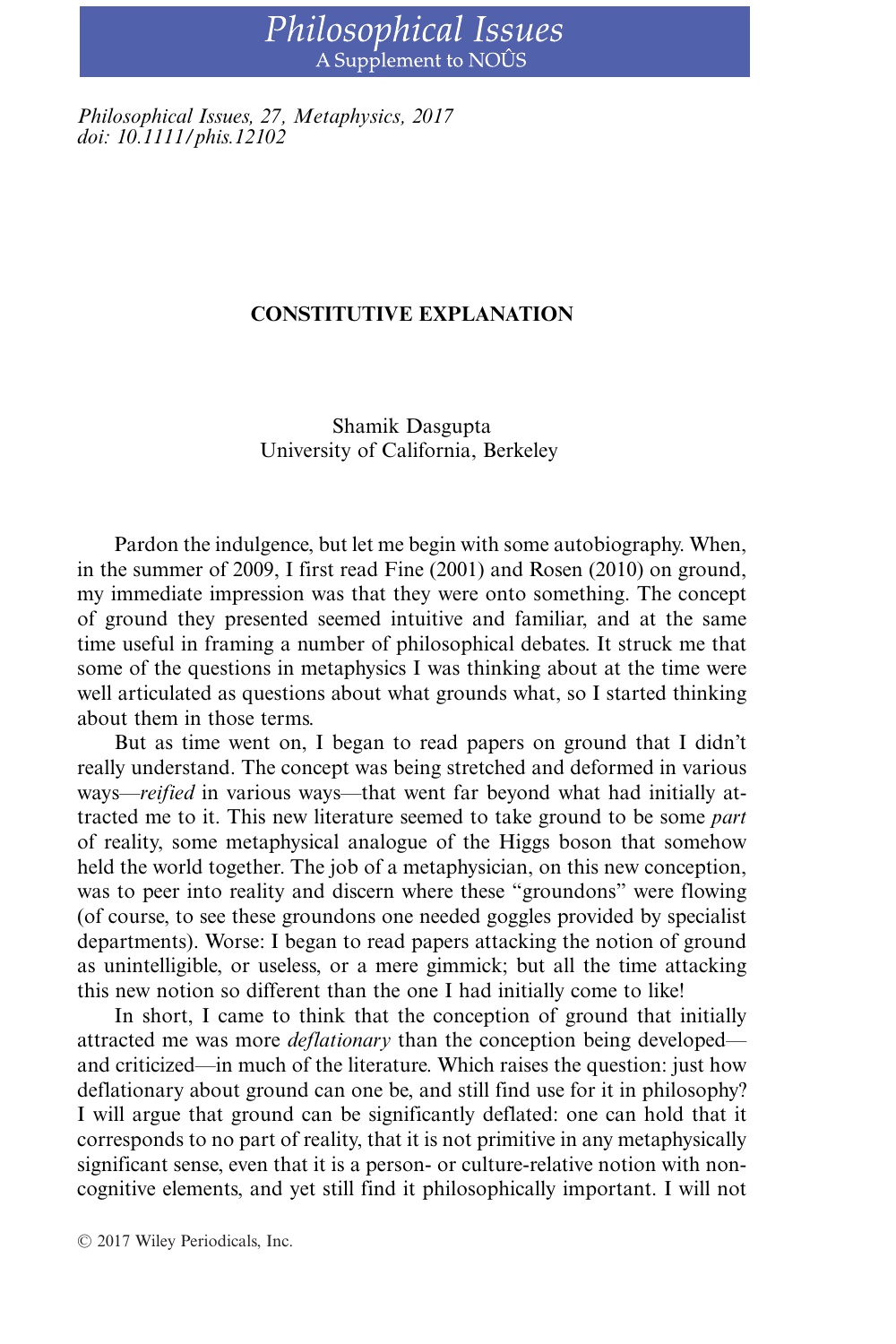argue that the best conception of ground is maximally deflationary in all these respects. But it is worth asking what the limit case looks like, if only to clarify whether certain objections to ground target the core notion or just inflated varieties  $^1$ 

I suspect that some will regard the deflated notion of ground outlined below as not really a notion of *ground* at all. For them, 'ground' by stipulation picks out something else—something more inflated—so they may read me as showing my hand as a grounding skeptic who agrees with Jessica Wilson (2014) that there is "no work for a theory of ground". Very well, I am happy to give them the term. My substantive claim is that there is a deflated notion that can play much of the philosophically important role that ground has been asked to play; what we call the notion is then a verbal issue. Still, I will suggest that nothing in Fine (2001) or (2012) commits him to anything beyond a very deflated notion of ground. Use the term 'ground' as you like, but your usage strikes me as rather perverse if it turns out that Kit Fine was never talking about ground!

## **1. The role of constitutive explanation**

I should start by saying what I mean by 'ground'. As I use it, it is just a label for one sense of the English word 'because'. Why is there a table here? One answer: Because someone put it there yesterday. Another answer: Because there are pieces of wood arranged table-wise. These answers are not in competition. The first has to do with the causal history that led to the table being here; the second explains what it is about the current situation that makes it the case that there is a table here. The former is called a causal explanation, the latter a *constitutive* explanation. 'Ground', as I use the term, is just a label for this latter sense of 'because'.<sup>2</sup>

Other examples are ubiquitous. Why is a faculty meeting occurring? Because the faculty are gathered in a room discussing matters of importance to the department, etc. Why is this water hot? Because its mean kinetic energy is high. Why have I lost this game of chess? Because my king is in check-mate. Here we have not *causally* explained what brought about the meeting, the heat, or the loss; we have rather explained what underlying facts *constitute* the phenomena. I use 'ground' just as a label for this mode of explanation. This usage is not universal: some—notably Schaffer—explicitly use 'ground' to denote a relation that supposedly underlies or supports these explanations, and we will discuss this idea in due course. But even if there is such a relation, it is not (by stipulation) what I mean by the term.

As these examples illustrate, this notion of constitutive explanation is utterly familiar: it is a concept of ordinary English that is also commonplace in science. This point deserves emphasis. Some claim that ground is familiar in that it has been used in *philosophy* since Plato posed the Euthyphro dilemma. Others claim that ground is familiar in that *philosophers* find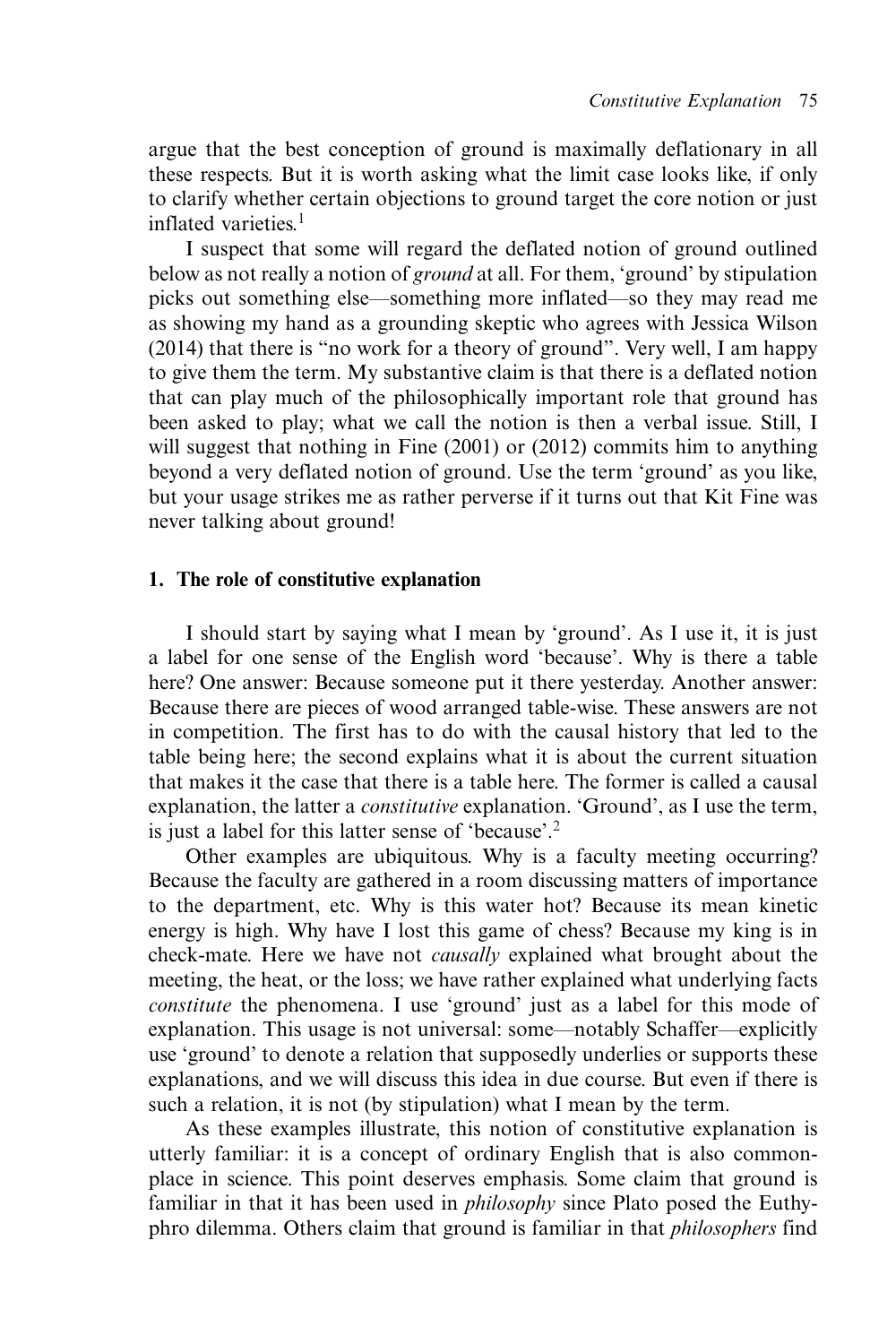various recherché examples involving sets intuitive. This may all be correct but I am making a different point, namely that ground is "quotidian" in Trogdon's (2013) sense that it is *an everyday concept used by the masses*. When I explain the concept to non-philosophers they recognize it immediately and talk intelligibly about it, offering examples of constitutive explanations in their own fields of biology, economics, journalism, or cooking. To them it is not a new concept. The only people I know who claim not to understand it are a handful of contemporary philosophers. In this respect the constitutive 'because' is no different from the causal 'because': the latter is also an everyday concept used by the masses; only a principled philosopher would claim not to understand it.

Of course, those who claim to find ground unintelligible may be reacting to people who use the term stipulatively to denote something else, perhaps a heavy-duty worldly relation between entities. If so, I have some sympathy with the skeptics. What I claim is quotidian is just *the constitutive sense of 'because'*. Even a "grounding skeptic" like Thomas Hofweber can agree. He argues (2016, chapter 13) that judgements about what grounds what just reflect certain kinds of counterfactual or conceptual priorities. He then assumes that 'ground' must denote something *other* than these familiar relationships, and concludes that our everyday judgements about what grounds what do not show that we have an everyday grasp of this other thing. But from my point of view, the assumption is unwarranted: for all I have said, it may be that constitutive explanations just are reports of the familiar (counterfactual and conceptual) priorities that Hofweber discusses!3

More generally, what I have said so far leaves open what the right *theory* of constitutive explanation is. In this respect, again, the same goes with casual explanation. We all trade in causal explanations but very few of us have an opinion on whether the DN model is true, whether the causal "because" is primitive in any robust sense, and so on. Likewise, we can all give constitutive explanations without knowing what kinds of structures such explanations might track, what ontological gadgets the explanation presupposes, and so forth. I will soon discuss different theories of ground—some more inflationary, others more deflationary—but what I have said so far is neutral between them.

Still, my central claim is that one can accept a seriously deflated theory of ground and still insist that it plays an important role in philosophy. What role? Put simply, the role of *limning many issues of intellectual interest*. Consider the mind-body problem, the question of whether mind consists in matter. Materialists think it does; that mental phenomena are "fixed" or "determined" or "accounted for" entirely by material events and processes. Dualists disagree, insisting that some mental states are "brute". To take another example, think of the debate between substantivalist and relationalist views of space. The issue here is whether geometric relations between material bodies are "determined" or "fixed" or "accounted for" by their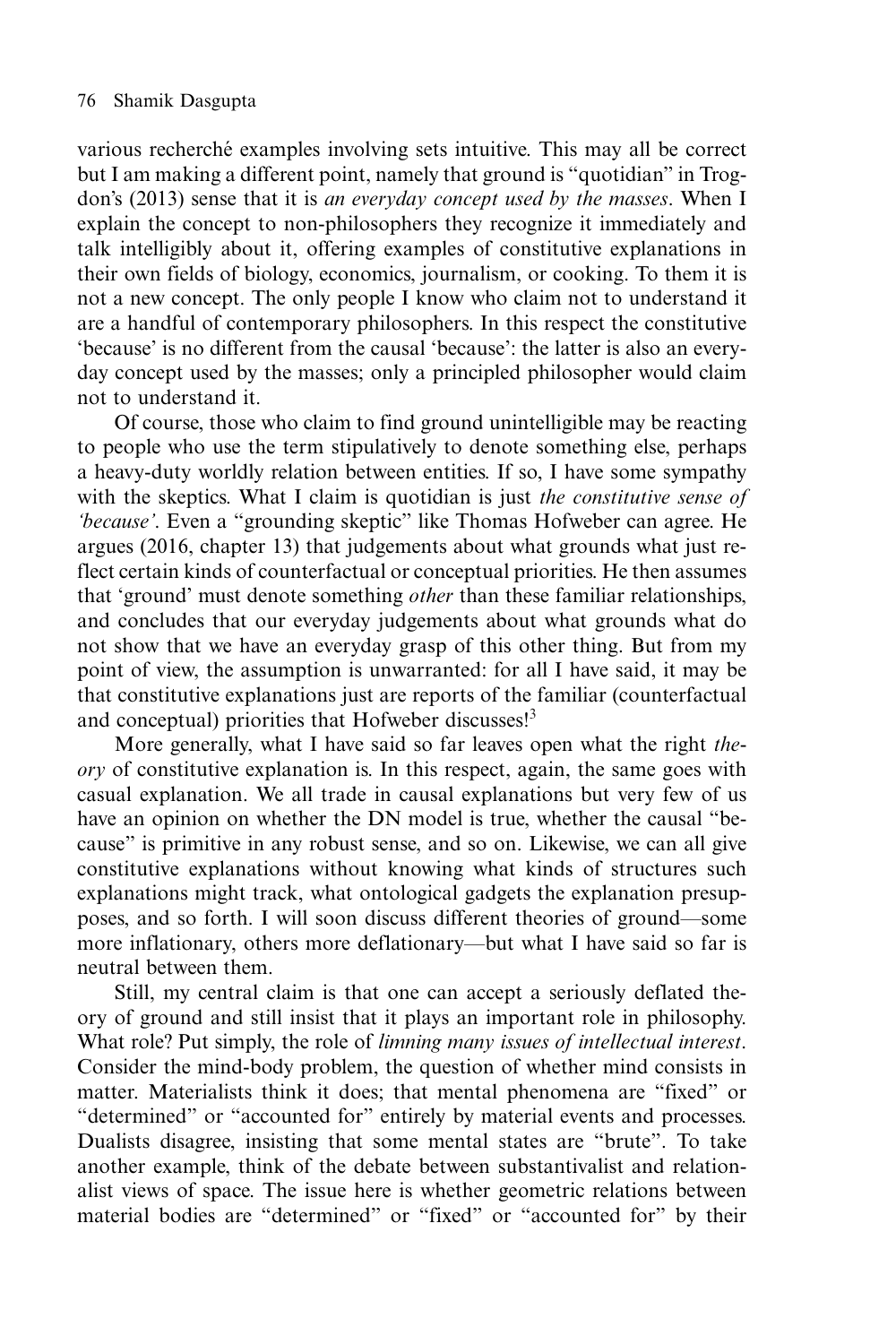positions in substantival space, as the substantivalist thinks, or whether they are "brute", as the relationalist thinks. We can all agree that the divide between dualism and materialism is deep, vital, and intellectually significant; likewise for the divide between substantivalism and relationalism. Both issues have been debated for centuries, both in philosophy and science. What I call the "grounding thesis" is the claim that issues like these should be understood in terms of ground; as the question of whether the mind is constitutively explained in terms of matter, or whether geometric relations between bodies are constitutively explained by their positions in substantival space.

The analogous view about *causal* explanation—that *it* also limns issues of intellectual interest—is hard to deny. Consider the question of the human origins, of how we came to exist. A central issue is whether we owe our existence to the designs of an intelligent agent, or to natural and non-intentional processes. The divide between these two answers is a vitally important divide in logical space, and has fittingly consumed much of intellectual history. And the divide clearly concerns *causal explanation*: at issue is whether the causal explanation of how we came to exist is design-free or not.<sup>4</sup> The grounding thesis is just the analogous view that the notion of constitutive explanation also divides logical space along important joints.<sup>5</sup>

So put, the grounding thesis may sound trivial, hardly worth stating. Who would deny that questions of *explanation* divide logical space at important joints? But here, as in life, what's worth saying depends on one's audience. Suppose someone insists that the question of human origins concerns the meaning of "humanity", of whether it can be analyzed in designfree terms. Then one should reply that that distorts the issue; that the issue concerns the world and not our concepts; that Darwin's contribution had nothing to do with the meaning of "humanity" and everything to do with a profoundly brilliant explanation of how complex biological life came to be. Or suppose someone insists that the issue is whether our existence "nomically supervenes" on non-intentional facts, where Y nomically supervenes on X iff any two nomically possible worlds that agree on X also agree on Y. Once again, one should reply that this misses the issue: if we live in a world with deterministic laws that are time-reversal symmetric, then the present nomically supervenes on the future just as much as it does on the past; yet the question of human origins surely concerns our distant past, not the future. To this theorist one should insist that the important issue is not a matter of nomic supervenience but rather the *causal explanation* of our existence. This is not trivial, and could in principle be false. But it is plausible.

The early literature on ground can, I think, be read analogously. Some philosophical trends have tried to understand a range of philosophical questions as questions of conceptual analysis. The mind-body problem, for example, would be framed as the question of whether one can analyze mental concepts in material terms. The grounding theorist insists that this distorts the original question of interest; that the mind-body problem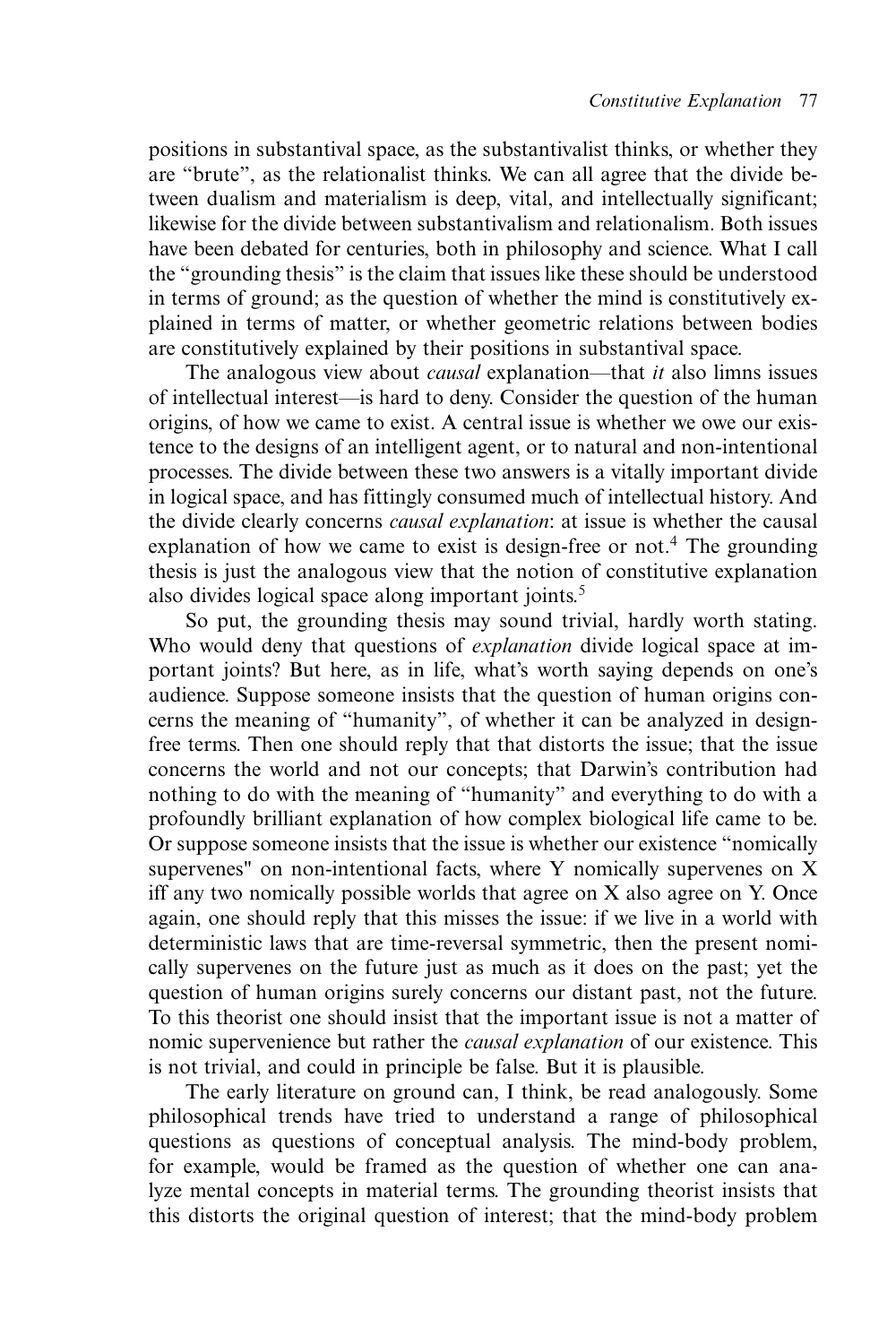primarily concerns the nature of *minds*, not "minds"; that the question of substantivalism likewise concerns *the world*, not our way of thinking about  $it<sup>6</sup>$  Nor, she argues, do the worldly questions of interest concern metaphysical supervenience. They are, rather, questions of explanation: What explains (in the constitutive sense) the mind? What explains physical geometry? This thesis is not trivial, and it may even be false. But it is, I think, plausible.<sup>7</sup>

Still, I will not argue that the grounding thesis is correct. My claim is conditional: that *if* the grounding thesis is correct that issues like these are best understood in terms of ground, a significantly deflated conception of ground will do.

Given what I mean by ground, and given the role I just described it as playing, you might think that my conditional claim is uncontroversial. If so, great! And if you don't think this now, I hope you do soon. This is to say that I do not intend to say much that is striking here. Still, it is worth saying if only because the recent literature on ground tends to focus on theories that are strikingly inflationary in one or more of the follow respects: (i) they *reify* ground, holding that constitutive explanations reflect some genuine *part* of reality such as a worldly relation that holds between facts, propositions, or entities of some other kind; (ii) they hold that constitutive explanation is, or tracks, something *primitive* in a metaphysically significant sense; and (iii) they hold that constitutive explanations are *objective and absolute*, not relative to certain interests that might vary from culture to culture or time to time. The focus on theories that inflate ground along one or more of these dimensions is so pervasive that one could be forgiven for presuming that grounding theorists are *committed* to some such inflationary conception of ground, so that by objecting to this or that inflationary framework one has objected to ground writ large. It is just this presumption I want to warn against. I will not argue that these inflationary theories of ground are false; just that ground need not be inflated in these ways in order for it to play its role of limning issues of importance. I will address these three respects in which ground has been inflated in turn.

## **2. Ontology**

Start with the question of reification. Some discussions of ground give the impression that talk of ground denotes, or otherwise tracks, some kind of distinctive, worldly relation of "grounding" that holds between propositions or facts or entities of some other sort. But I will argue that grounding theorists need not reify the grounding relation, nor the supposed relata. I do not expect this to be controversial, so I will be swift.

Explanations are answers to why-questions, and constitutive explanations are no different. Why did a faculty meeting occur? Because the faculty gathered in a room, discussed matters importance to the department, and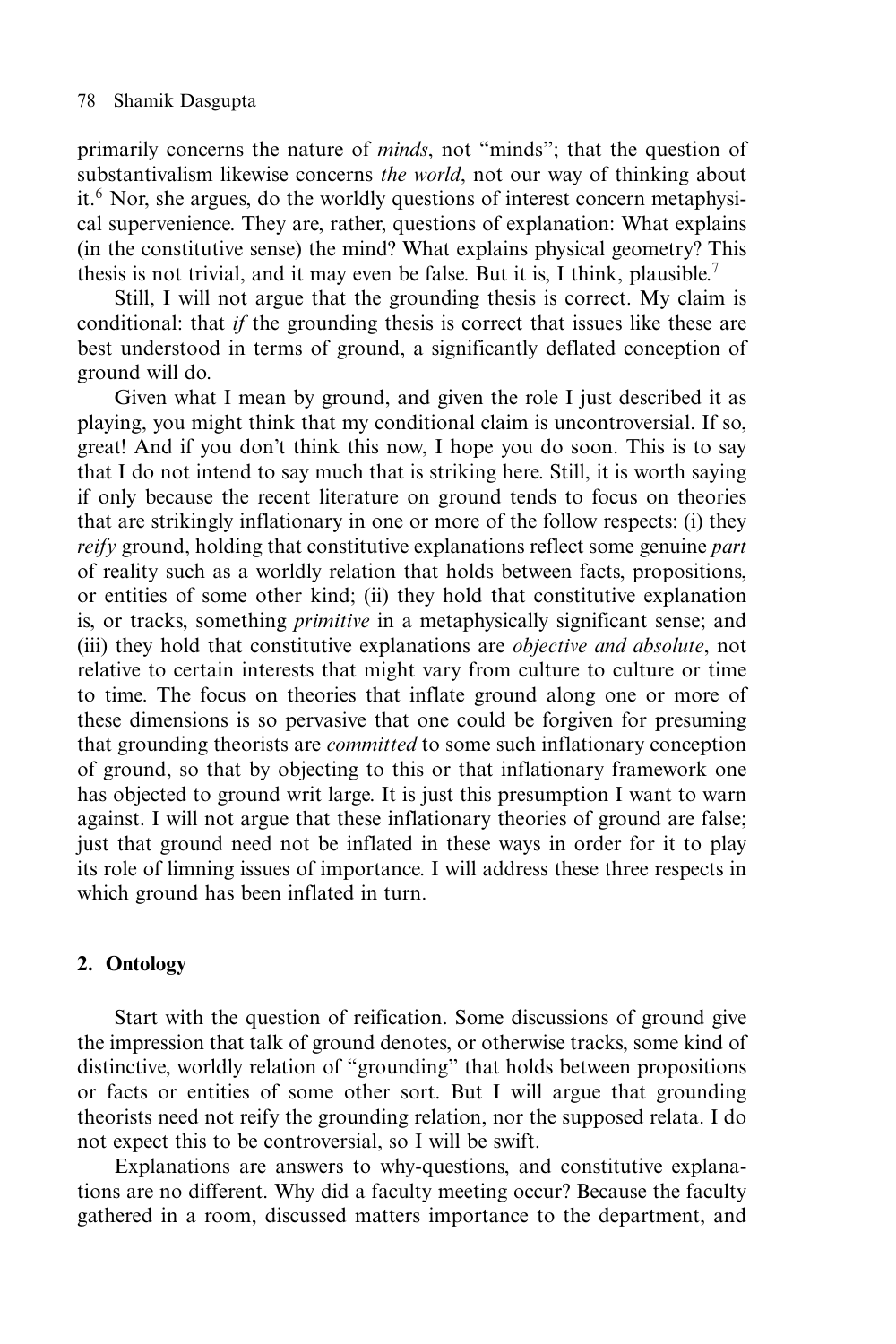so on. These explanations can be expressed in a number of ways, using S, T, and U as schematic sentence positions:

- (1) S because T,  $U, \ldots$
- (2) What explains why S is that T,  $U, \ldots$
- (3) The following facts—that T, that  $U, \ldots$  —constitutively explain why S.
- (4) The fact that S holds in virtue of the following facts: that  $T$ , that  $U$ ,...
- (5) S in virtue of the fact that T, the fact that  $U, \ldots$
- (6) The proposition that S is true in virtue of the fact that T, that  $U, \ldots$
- (7) The proposition that S is true because the propositions that  $T$ , that  $U$ ,... are true.

Now, locutions (3)-(7) appear to be committed to facts or propositions, by which I mean (roughly) that they are true only if there are facts or propositions. Let us take appearances at face-value for the sake of argument. But what if one thought there were no such things as propositions or facts. Could one still offer constitutive explanations in the form of (1) or (2)?

One view is that one could not; that while (1) and (2) contain no explicit quantifier, they are nonetheless true only if there are such things as the fact that S, that T, that U. But on a more deflationary view, the truth of (1) and (2) does not require that that there are any such things as facts or propositions. On this view, if one asserts that a meeting occurred because various people gathered in a room, one may be committed to the existence of meetings, people, and rooms, but not abstract entities such as facts or propositions.

It is an open question which view is correct, but I do not wish to settle that question here. My claim is simply that even if the more deflationary view is correct one can still maintain, with the grounding theorist, that many vital questions in philosophy concern which explanations of the form (1) and (2) we should accept—for example whether a person is conscious because of their physical state. This should not be surprising, for presumably the same goes for causal explanation too. Even if one rejects an ontology of facts and propositions, one can still ask whether we exist because (in the causal sense) of the intentions of an intelligent designer, and one can still consider this a question of urgent intellectual importance.

Thus, the grounding theorist need not believe in propositions or facts; nor (therefore) need she believe in a relation of "grounding" that holds between them. Nor, I note in passing, need she accept an inflationary conception of truth. Admittedly, constitutive explanations are sometimes glossed in form (6); if this is read as an instance of (5), then it is a constitutive explanation of why a certain proposition has the property of being true. And perhaps it is the kind of explanation that an inflationist about truth would give. Still, this does not mean that grounding theorists must offer such explanations; it just means that inflationary views of truth can be expressed in the framework of ground. Thus, suppose one endorsed a deflationary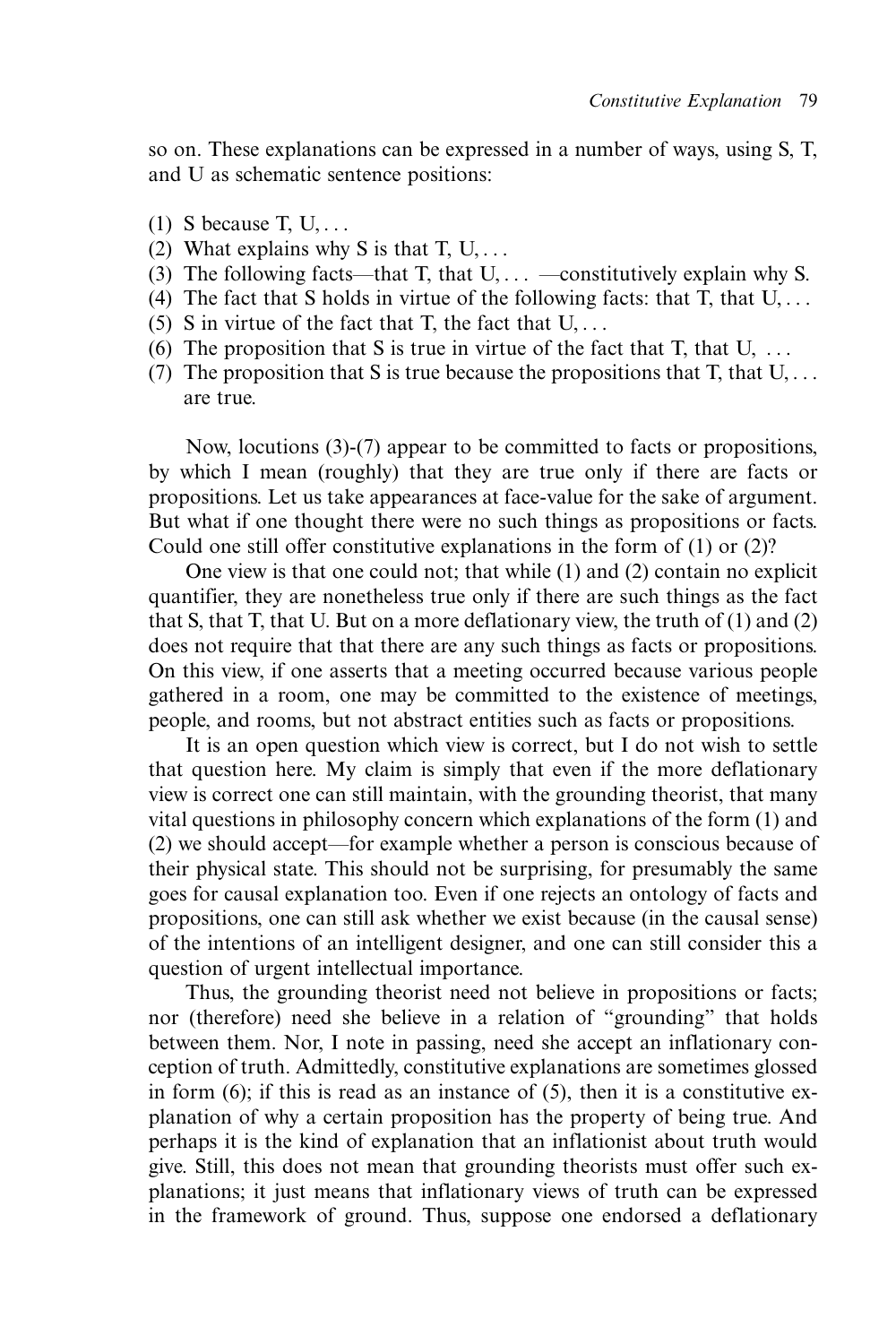conception of truth, characterized roughly as the view that there is no robust property of truth; that truth is a device of disquotation; and so on. One could maintain with the grounding theorist that deep and vital questions in philosophy concern which explanations of the form (1) or (2) we should accept. This is just a reflection of the fact that explanations—both constitutive and causal—generally concern worldly phenomena, not representations of such. When I ask what constitutively explains why there is a meeting occurring, I am asking why there is *a meeting*, not why some proposition or representation of the meeting is true.

I said that grounding theorists are not committed to an ontology of propositions or facts, nor (hence) a relation of grounding that holds between them. Might they be committed to a relation of ground that holds between "sub-propositional" entities? One might think so if one's thinking about ground is based on certain theories of causal explanation. For it is common to distinguish *causal explanations* from *relations of causation*, and some theorists, including Lewis (1987), have proposed that the former just report information about the latter. Analogously, one might think that constitutive explanations just report information about some relation between entities that is the analogue of the relation of causation. Following Kovacs (2016), let us call these *relations of production*. Thus, suppose a pen is red because (in the constitutive sense) it is scarlet. Then the idea is that this explanation reports a relation of production between scarletness and redness, i.e. that the former "produces" the latter. Jonathan Schaffer (2009, 2016, and forthcoming) and Al Wilson (forthcoming a, forthcoming b) each develop views of this sort. They call the relation between scarletness and redness 'ground', but since I use that term to denote constitutive explanation I will stick with Kovacs' terminology of "production" instead.<sup>8</sup>

Should we endorse this view that constitutive explanations just report relations of production? I am undecided and won't discuss this here. Instead, my claim is just that the grounding theorist can coherently deny the view, and hence deny that there is any such relation of production. Again, this is just as it is in the case of causation, where Lewis' view is one among many. One alternative is the DN model, which says (roughly) that there is a causal explanation when the thing to be explained follows from the explainer together with a natural law. Another alternative is the unificationist model, on which (leaving out all the interesting details) an explanation of an event subsumes it under general, unifying principles. On neither of these views does a causal explanation require distinctive causal relations between events; they just require natural laws or general principles. Correspondingly, one alternative to Schaffer's view of constitutive explanation would be an analogue of the "DN" model, on which there is a constitutive explanation when the thing to be explained follows from the explainer together with something like a "metaphysical law", or an essential truth, or an analytic truth, or something of that ilk. $9$  And Kovacs (manuscript) develops a "unificationist"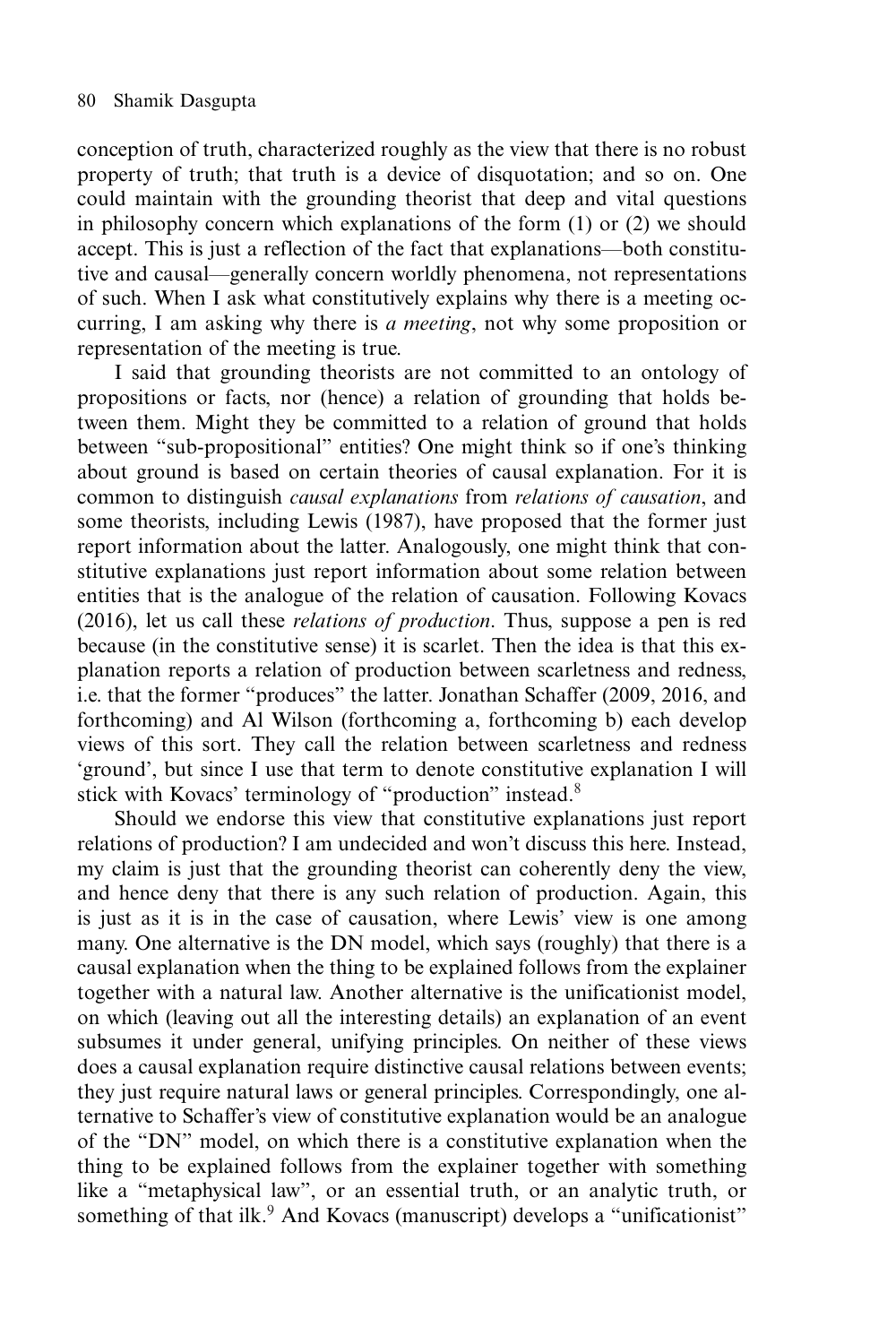model of ground, on which grounding explanations subsume phenomena under general principles of some kind. If either of these models are right, then constitutive explanations do not require a distinctive relation of production between entities.

Now, it is clear that even if one rejects Lewis' view in favor of a DN model or unificationist model of causal explanation, one can still understand important issues such as the origins of humanity as an issue concerning causal explanation. My (very weak) claim here is just that the same goes for constitutive explanation: that a grounding theorist can limn issues that matter in terms of constitutive explanation without thinking that those explanations report underlying relations of production.<sup>10</sup>

Thus, if the grounding theorist asserts that there is a meeting going on because various people are doing various activities, what is she thereby committed to? People, activities, and meetings; perhaps. But not propositions, or facts, or states of affairs; nor a worldly relation of "ground" between such things; nor a relation of production between entities. In this sense the grounding theorist need not think that ground is part of reality; she need not think that there is some worldly item, *grounding*, that constitutive explanations track. She just thinks that some things are thus-and-so because of others.

# **3. Primitivism**

So much for the question of reification. But that question, I think, marks the least consequential dimension along which ground can be inflated or deflated. Even if one thinks that constitutive explanations express a relation between facts, one might go on to say that this is a relation in the sparse sense; that it is no more metaphysically significant than the myriad other sparse relations out there. Conversely, even if one denies that constitutive explanations express or track relations, one might still think that constitutive explanations are metaphysically significant.

This leads us, then, to the more important question of *primitiveness*. It is sometimes said—by friends and foes of ground alike—that ground is primitive in some substantial sense. Let me now argue that grounding theorists are not committed to this view: one can coherently insist that ground plays an important role in limning issues that matter without thinking that it is a primitive in any serious sense.

What does it mean to say that ground is primitive? This is often left unspecified, and in fact there are many senses in which ground might be said to be primitive. I will distinguish six:

- ideologically primitive
- modally primitive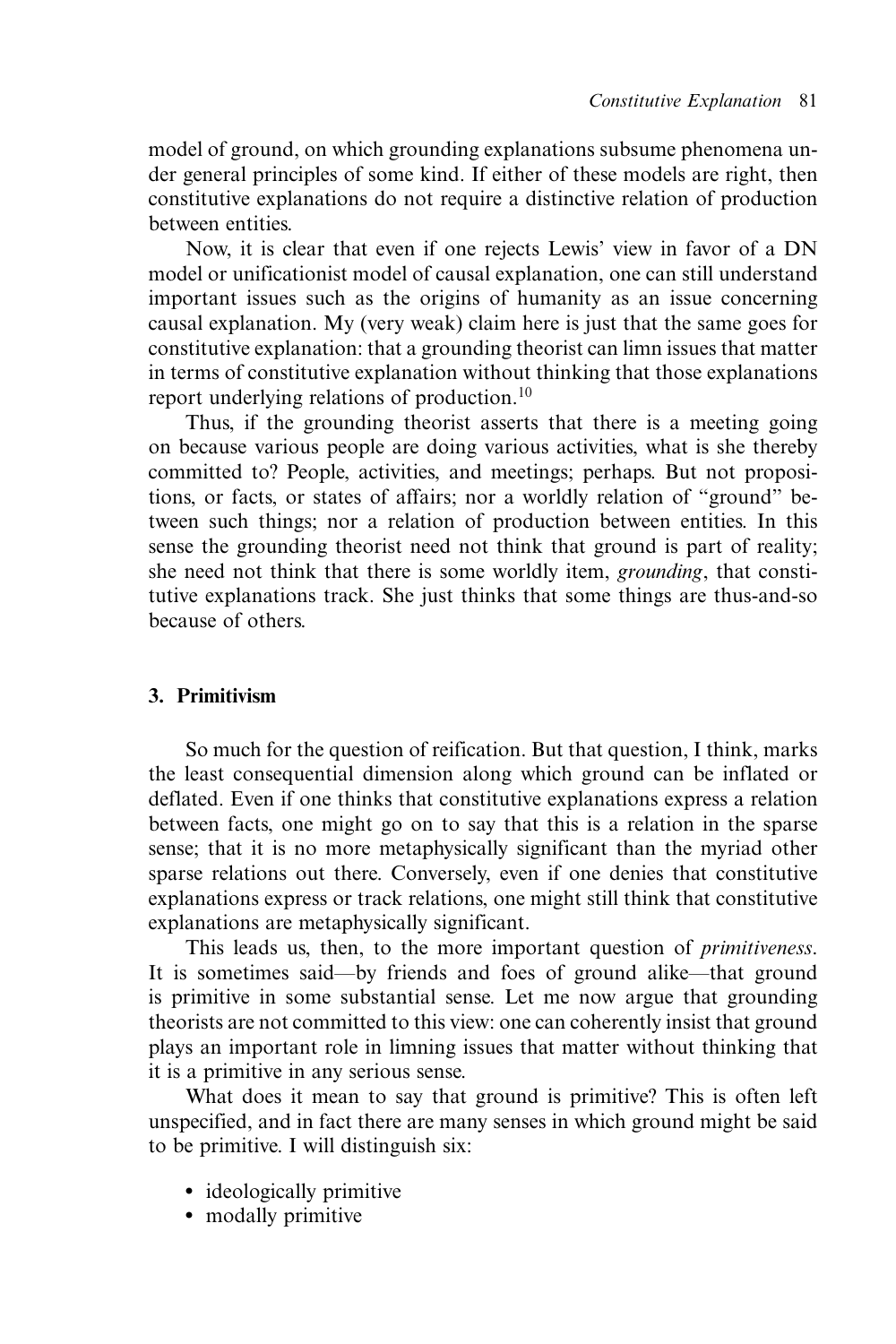## 82 Shamik Dasgupta

- scrutably primitive
- metaphysically primitive
- methodologically primitive
- intellectually primitive

As we will see, the first four are relatively substantial senses of being primitive, but the final two are not. To foreshadow, my claim is that grounding theorists must take ground to be primitive in the final two senses, but not in the others.

Let me explain the six notions. Following McDaniel (forthcoming), let us say that a concept is *ideologically primitive* iff it has no reductive definition or analysis. To illustrate, assume in what follows that the canonical form of a constitutive explanation is (1). Then a reductive definition of ground would take the form

S because T,  $U_{i+1} = df_{i+1} \ldots$ 

where 'because' does not appear on the right-hand side.

By contrast, something is *modally primitive*, roughly speaking, if it does not supervene on anything else. These two senses of 'primitive' can come apart. For one might think that 'knowledge' is ideologically primitive, given the failure to analyze it in other terms. But it is not modally primitive: worlds agreeing on all the non-knowledge facts about belief, truth, justification, causation, and so forth, agree on all facts about knowledge.

Ground is modally primitive if constitutive explanations do not supervene on anything else, but this comes in different strengths depending on what we include in "anything else". Call a fact *non-grounding* if it can be expressed without the constitutive 'because'. The non-grounding facts include all the categorical facts, and also facts about relations of production, essences, laws of metaphysics, and so forth (so long as they can be expressed without 'because'). Then ground is *strongly modally primitive* iff constitutive explantations do not supervene on the non-grounding facts. By contrast, ground is *weakly modally primitive* if ground does not supervene on the categorical facts alone. Thus, if ground is weakly but not strongly modally primitive, then two metaphysically possible worlds can agree on all categorical facts but disagree on what constitutively explains what, so long as they also disagree on the production relations or such like.

Now, many grounding theorists would deny that ground is even weakly modally primitive. For a common assumption about ground is that ground is "internal":

Necessarily, if S because T,  $U, \ldots$  then: necessarily, if T,  $U, \ldots$  then S because T, U, ...

Clearly, this implies that ground is not weakly modally primitive.<sup>11</sup>

Still, even if one denies that ground is weakly modally primitive, one might think it is primitive in the epistemic sense that facts about ground are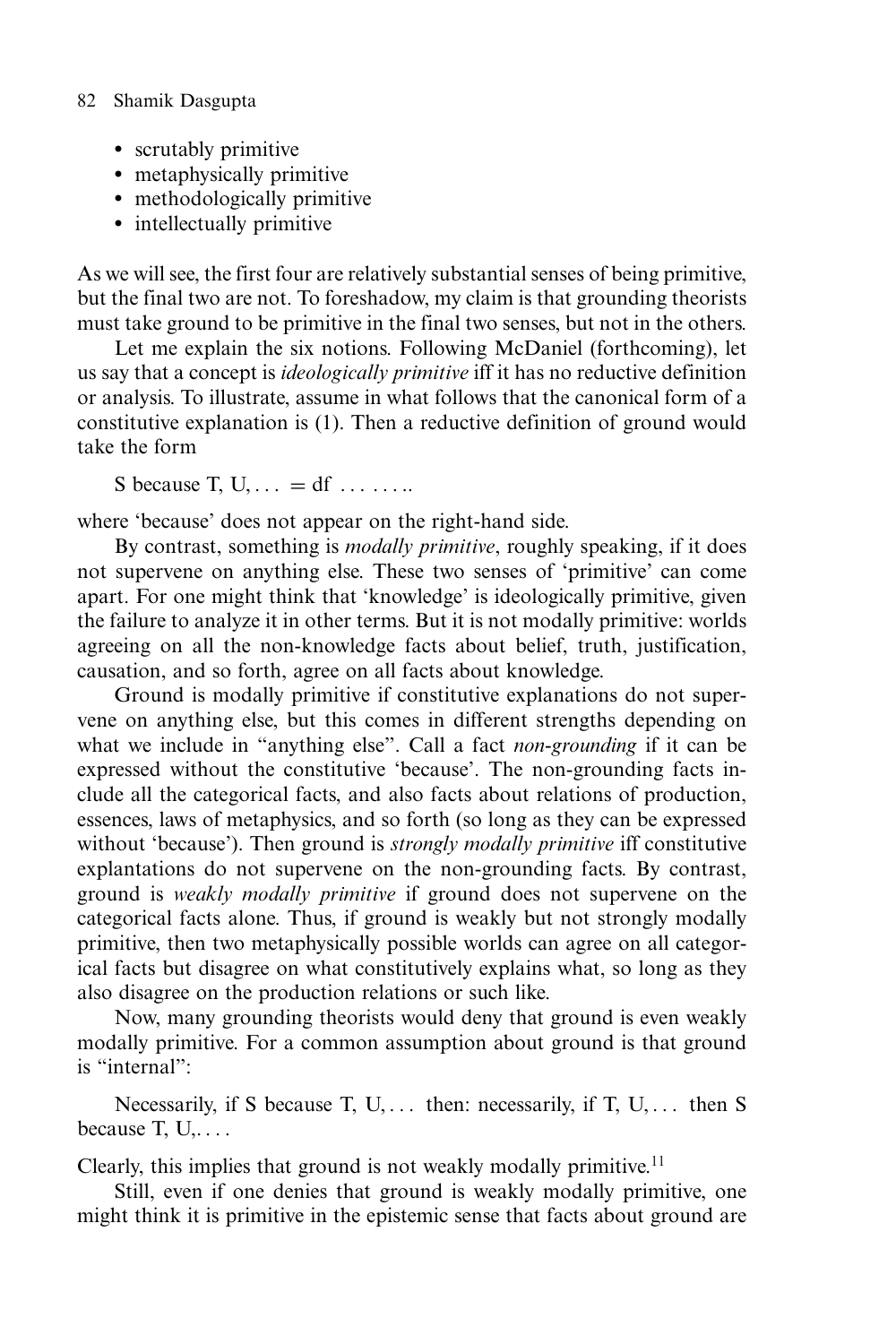not apriori derivable from other facts. This leads us to the notion of being *scrutably primitive*. Formally speaking this is just like being modally primitive except that now we use *epistemically possible worlds*, in David Chalmers' sense of the term, in place of metaphysically possible worlds (see Chalmers (2012) and references therein for more on epistemic possibility). For Chalmers, an epistemically possible world is, roughly speaking, a way things could be for all one knows apriori. Then ground is *strongly scrutably primitive* iff two epistemically possible worlds can agree on all the non-grounding facts and disagree on what constitutively explains what; that is (roughly speaking) if knowledge of all the categorical facts and facts about production relations and essences and so forth does not put one in a position to apriori derive what constitutively explains what. And ground is *weakly scrutably primitive* iff two epistemically possible worlds can agree on all the categorical facts while disagreeing on what constitutively explains what. Thus, if ground is weakly but not strongly scrutably primitive, then knowing all the categorical facts of the world would not put you in a position to apriori derive what explains what, but adding knowledge of the non-categorical facts about essences and so forth would do the trick. And if ground is not even weakly scrutably primitive, then one can apriori derive what explains what just from knowledge of the categorical facts alone.

Being scrutably primitive is not the same as being ideologically primitive. Knowledge, for example, is arguably ideologically primitive, but not scrutably primitive since it is (arguably) apriori derivable who knows what from a complete description of the non-knowledge facts. The relation between scrutable and modal primitiveness is more complex and depends upon background views about the relation between metaphysical and epistemic possibility.

The three senses of being primitive just described are all reasonably substantial: if something is ideologically, modally, or scrutably primitive then it has a "life of its own" in some definitional, modal, or epistemic sense. But one might also think that ground is primitive in some more straightforwardly metaphysical sense. This leads us to what McDaniel (forthcoming) calls *metaphysical primitiveness*. As McDaniel recognizes, this is a "catch all" category that comes in many flavors depending on what tools of metaphysics one recognizes. One might say that ground is metaphysically primitive because it is perfectly "natural" or "structural", in the Lewis-Sider sense of these terms (Lewis 1983; Sider 2011). Or one might say that ground is metaphysically primitive in the sense that it does not "ontologically depend" on anything else. There are other flavors of metaphysical primitiveness too; I will not attempt to list them all. Just for the sake of specificity, I will focus on the first flavor and stipulate that ground is *metaphysically primitive* iff it is perfectly natural.

In contrast to these four robust senses in which ground may be primitive, there are two considerably less robust senses. McDaniel says that ground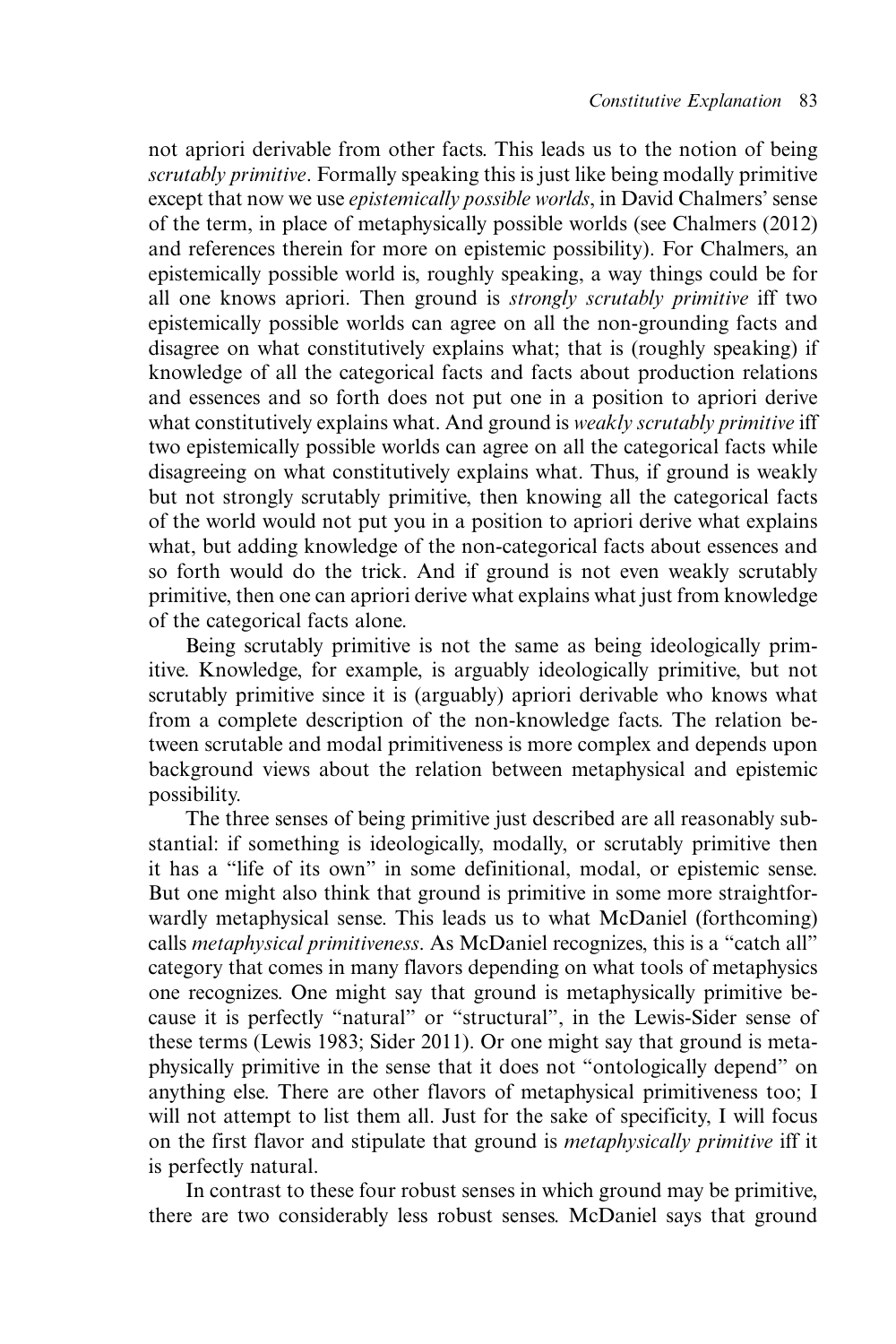is *methodologically primitive* iff "it is dialectically permissible to appeal to grounding in one's metaphysical theories without attempting to define or analyze this notion" (forthcoming, chapter 8); or, I will add, without attempting much in the way of clarification either. This is not to deny that further philosophical reflection might lead one to doubt the intelligibility of the notion after all; it is just to say that such reflection is not a prerequisite for reasonably using the notion of ground in asking questions and theorizing about their answers. Finally, let us say that ground is *intellectually primitive* if it limns logical space in interesting ways; if the kinds of issues we often find ourselves concerned with are questions of what grounds what.

Now, must a grounding theorist take ground to be primitive in any of these senses? Clearly she must regard ground as intellectually primitive. Her view is that ground limns logical space along lines that matter; this is *by definition* to say that it is intellectually primitive. And given that ground is—like causation—an everyday concept expressed in natural language, it is surely methodologically primitive too. To think otherwise would be akin to claiming that it is dialectically impermissible to ask what causes cancer prior to producing a definition or analysis or clarification of the notion of causation! Insofar as causal explanation is clearly methodologically primitive, so too is constitutive explanation.

But I claim that the grounding theorist need not regard ground as primitive in any of the four more robust senses. Again, a comparison with causal explanation will help. Lewis famously analyzed causal explanation in terms of causation, and causation in terms of counterfactuals, and counterfactuals in terms of laws, and laws in terms of summaries of categorical matters of fact.<sup>12</sup> Thus, on his view causal explanation is not even weakly modally primitive: worlds agreeing on categorical matters will agree on what causally explains what. Nor, on his view, is causal explanation metaphysically primitive in our sense, since it is (on his view) not perfectly natural. And if we propose his account as a linguistic analysis of terms, it implies that causal explanation is not ideologically primitive either. As for whether causal explanation is scrutably primitive, Lewis' view itself does not settle this one way or another. But it is plausible that, on Lewis' view, full knowledge of the categorical facts puts one in a position to apriori derive knowledge of the facts about laws, and then counterfactuals, and then causal dependence, and finally the causal explanations. Let us adopt this understanding of Lewis' view for the sake of argument.

So, on the view under consideration, causal explanation is not ideologically, modally, scrutably, or metaphysically primitive. But still, I claim, this should cast no doubt whatsoever on the idea that causal explanation is intellectually primitive; that (say) the question of human origins is usefully framed as the question of what *causally explains* our existence. I suspect that Lewis himself regarded causal explanation as intellectually primitive in this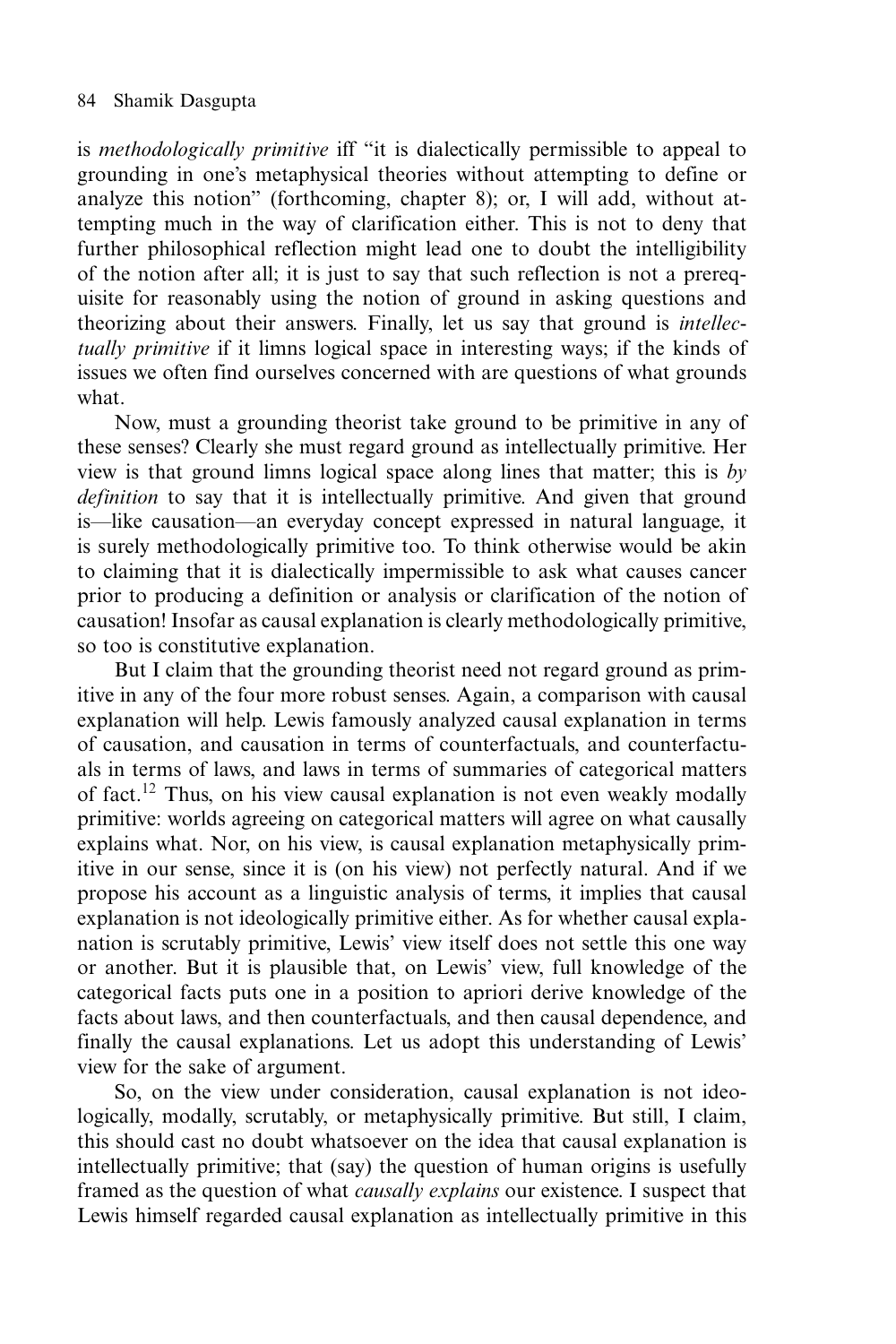sense—that is presumably why he took it to be an important concept in need of philosophical attention!

The same goes for ground. Suppose there is some analysis of constitutive explanation that bottoms out in patterns of categorical facts, perhaps analogous to the Lewisian analysis of causal explanation. If so, then ground would not be ideologically or modally or scrutably or metaphysically primitive. But—just as with causal explanation—I see no reason why this should cast doubt on the idea that ground is intellectually primitive; that it limns many questions of interest. The question of whether matter constitutively explains the mind seems deep and important, regardless of whether constitutive explanation is primitive in any of these robust senses.

My main claim in this paper is that the role of ground I started with that of limning issues of interest—can be filled by a deflated notion of ground; in particular, one that is not primitive in the senses just discussed. But at this point one might object that this main claim is true but insignificant. For what is emerging is that the role I started with is rather minimal; no surprise then that it can be filled by a deflated notion! To this I plead guilty: I agree that the claim, once clarified, should not be surprising. But the objection might be pressed that ground was always supposed to do *more* than this, something that only a primitive notion could do. Relatedly, one might object that my use of the term 'ground' is idiosyncratic: others use it explicitly to refer to something that is primitive in some robust sense, so that all I have shown is that ground (in their sense of the term) is not needed to limn many issues that matter. In short, the objection is that I have changed the subject: if I have said something true, I have not said anything interesting about *ground*.

Let me make two points in response. First, I do not think I have changed the subject—or, at least, *a* subject. Much of the contemporary interest in ground stems from Fine's influential papers of 2001 and 2012, and I have followed his use of the terms here here. In both papers he explicitly uses the term as a label for a constitutive mode of explanation expressed by the word 'because', just as I did here. Nothing Fine says in these papers indicates that he takes this to be, or track, anything primitive in the robust senses discussed above. And in both papers the central role he describes the concept as playing is that of limning questions of philosophical interest; see for example (Fine 2001; section 5) and (Fine 2012; section 1.2). Thus, I submit that what I mean by the term here, and the central role I emphasize, is an accurate reflection of what Fine talked about in those influential early papers. This is not to deny that others use 'ground' differently: as I said in section 2 the term is ambiguous in the contemporary vernacular. But it would be odd to say that Fine was never talking about ground in *any* sense of the term!

But that point is largely verbal. The second and more important point is that even if I am changing the subject, it is a subject worth changing. Putting aside the term 'ground', my substantive claim is that there is a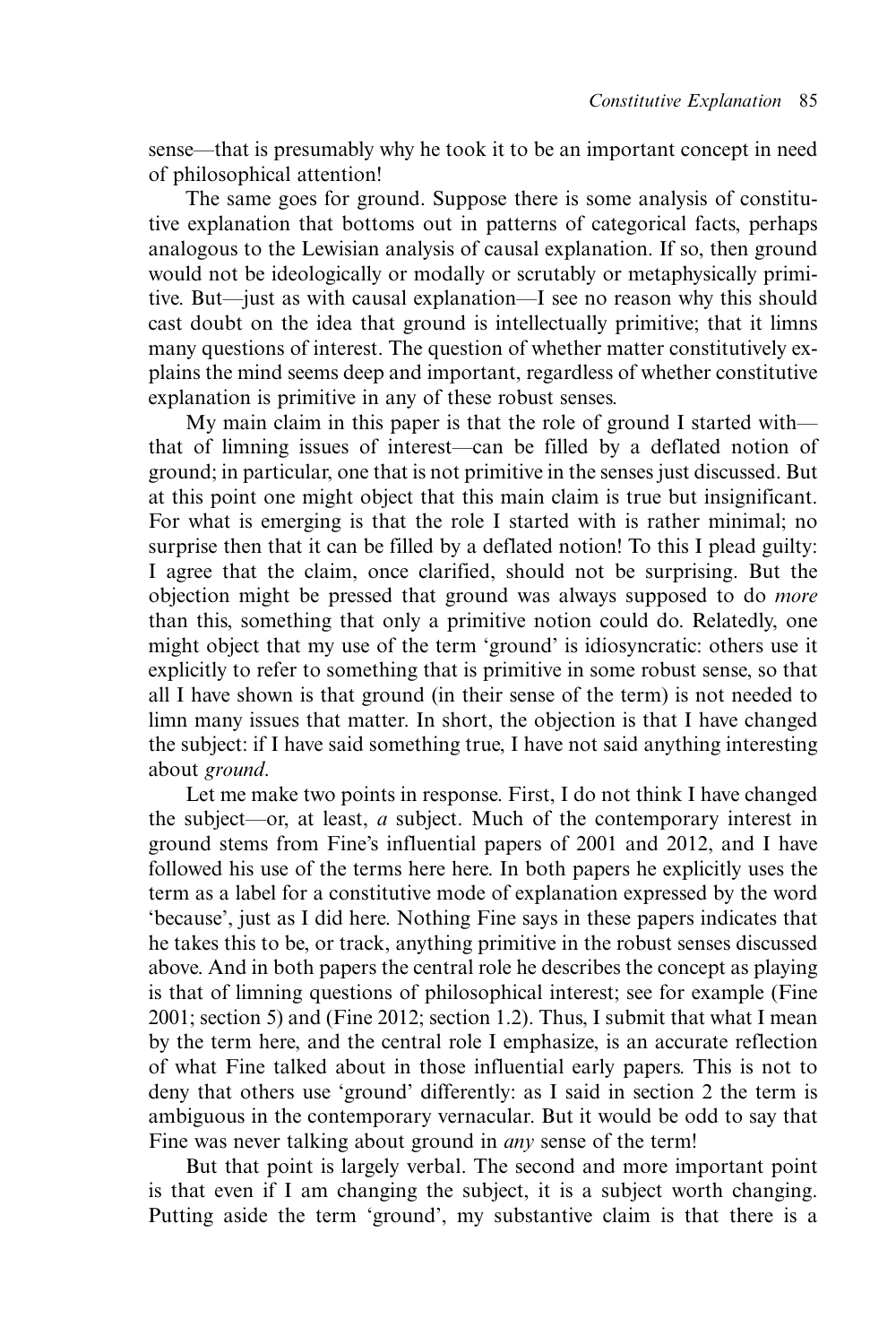philosophically important role—that of limning the logical space of views in ways that matter—that can be performed by a notion of constitutive explanation that is deflated in the above ways. I do not think this should be controversial, but it is easy to miss if the deflated notions are not carefully distinguished from their inflated cousins.

For example, Jessica Wilson (2014) argued that there is "no work" for ground in philosophy; that all we need to do metaphysics are particular relations such as identity, parthood, set-membership, functional realization, the determinate-determinable relation, and the proper subset relation.<sup>13</sup> Wilson calls these "small-g" grounding relations, in contrast with the "big-G" Grounding relation that she takes to be posited by recent grounding theorists. She does not entirely reject all talk of constitutive explanation, she just understands it as "schematically and neutrally ranging over specific 'small-g' grounding relations" (p. 557). Hence, she concludes, ground has no role to play in philosophy.

Is Wilson right that all constitutive explanations ranges over the specific small-g relations she lists? I am not sure.<sup>14</sup> But even if she is right, the conclusion does not follow. At most, what follows is that ground is not metaphysically or modally primitive—I take it that this is what Wilson means when she denies that 'the metaphysical posit of Grounding [tracks] a coursegrained joint in nature' (p. 556), or that it tracks 'a distinctive aspect of metaphysical reality'. Perhaps it also follows that ground is not ideologically or scrutably primitive either. Still, all that is consistent with the claim that ground is *intellectually* primitive in the sense that it limns many philosophical issues of importance.

Perhaps the disagreement here is merely verbal. Perhaps by 'big-G' grounding, Wilson stipulatively means an inflated notion of ground that is metaphysically or modally or ideologically primitive, so that her conclusion is that there is no work for ground in *that* sense of the term. If so, I have no objection.<sup>15</sup> My point is that even so, we may still claim with the grounding theorist that there is work for a deflated notion of constitutive explanation: its work is to limn many issues of importance.

This is consistent, note, with Wilson's observation that we are often interested in more specific questions involving small-g relations. Koslicki (2015) makes a related point, insisting that ground is too course-grained to capture important differences concerning the metaphysics of diverse items as minds, holes, heaps, artworks, and so on. They are surely correct: philosophers working on the mind-body problem do not just want to know *whether* the body explains mind; they also want to know *how* the explanation goes, *which* specific small-g relation between mind and body (if any) facilitates the explanation, and so on. But that is consistent with the grounding theorist's claim that an important division in logical space is between views on which there is *some explanation or other*, and views on which there is none.<sup>16</sup>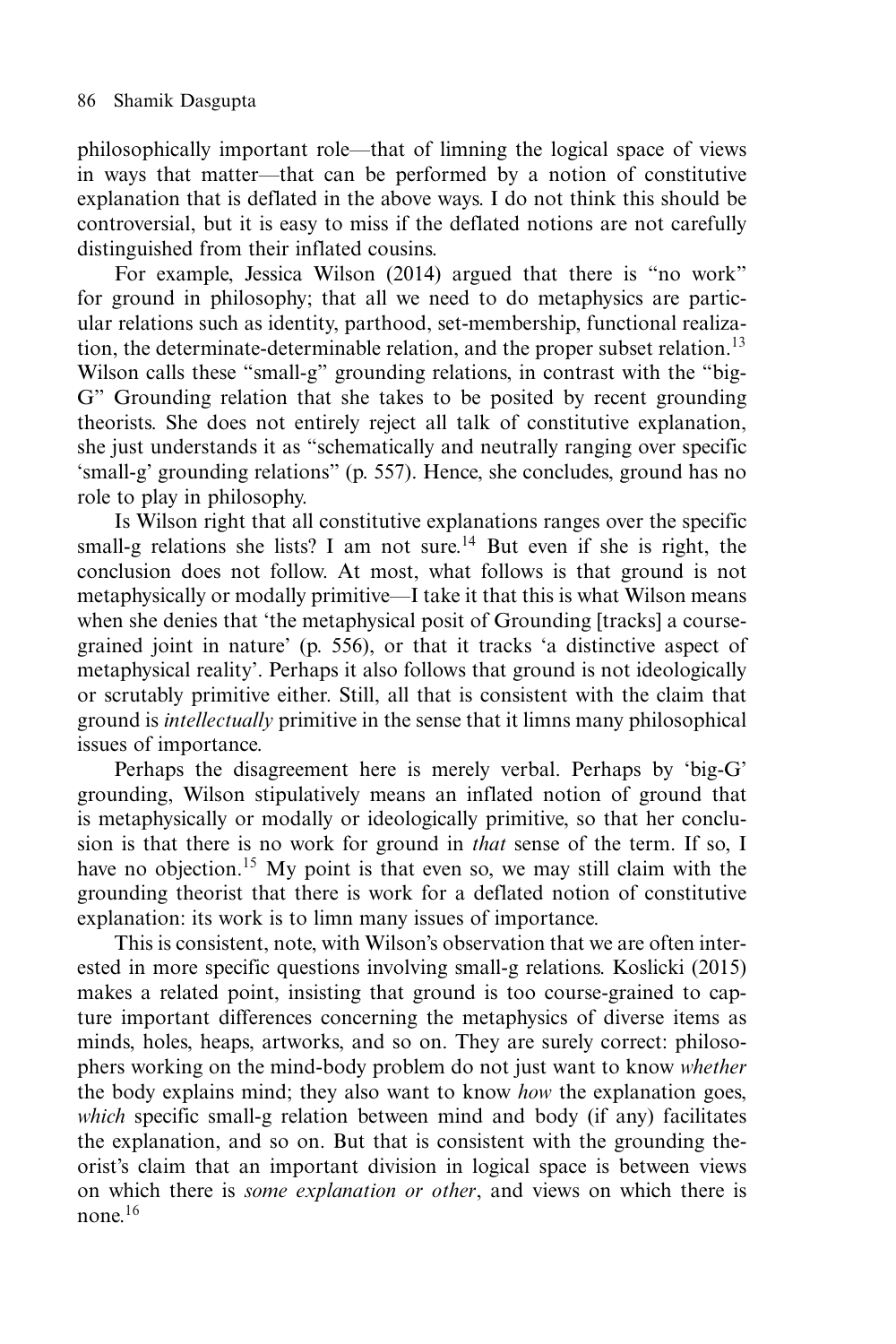Compare again with the case of causal explanation. The division between views on which the causal explanation of our existence appeals to design, and "naturalist" views on which it does not, is clearly of fundamental intellectual importance. But of course there are many possible naturalistic explanations available—some emphasizing natural selection, others emphasizing genetic drift and other non-adaptationist processes—and many details about our actual phylogenetic tree to fill in. Naturalists should be interested in all these particulars. But this is consistent with the claim that causal explanation is intellectually primitive; that one of the deep and important issues of the modern era is whether there is *some causal explanation or other* that is design-free. This point is well illustrated by Mike Pence's speech in 2002 to the House of Representatives, in which he claimed that a particular naturalistic conjecture about the relation between Neanderthals and modern humans had recently been empirically disconfirmed, and then invited us to conclude that naturalism was on shaky grounds.<sup>17</sup> The reply, of course, is that the issue at stake between Pence and the naturalists is whether *some naturalistic process of other* was responsible for our existence, not any particular theory of the Neanderthals. The notion of causal explanation is ideally suited expressing this general issue. My claim is that constitutive explanation plays a similar role. Thus, it is precisely *because* ground is coarse-grained in the ways that Koslicki and Wilson emphasize that it is so well suited to limning big-picture issues such as whether mentation arises from brain processes *in some way or other*. I therefore take its coarse-grainedness to be a virtue, not a vice.<sup>18</sup>

Thus, my main claim—that ground can play the role of limning issues of importance even if it is not primitive in any substantive respect—is consistent with much of what Wilson argues. This illustrates how weak the claim is, but it is not entirely uncontroversial. I would expect some push-back on the claim that ground can limn issues of importance even if it is not *metaphysically* primitive; that is, even if it is not perfectly natural.<sup>19</sup> So let me set aside some worries that arise in this regard. If ground is not perfectly natural, one question is whether it is more natural than other things in its immediate vicinity. More precisely, call an expression *indiscriminate* iff out of all the candidate semantic values that roughly fit our usage, none are (significantly) more natural than the rest. For example, 'mountain' is arguably indiscriminate: the properties

being a mound over 1000 feet tall, being a mound over 1001 feet tall,

and so on, are all candidate semantic values that roughly fit our usage of the term, but none are more natural than the rest. The worry is then that if ground is indiscriminate, it cannot limn issues that matter.

But why not? One reason might be that, if it is indiscriminate, then questions of ground will turn out to be *nonsubstantive* in Sider's sense: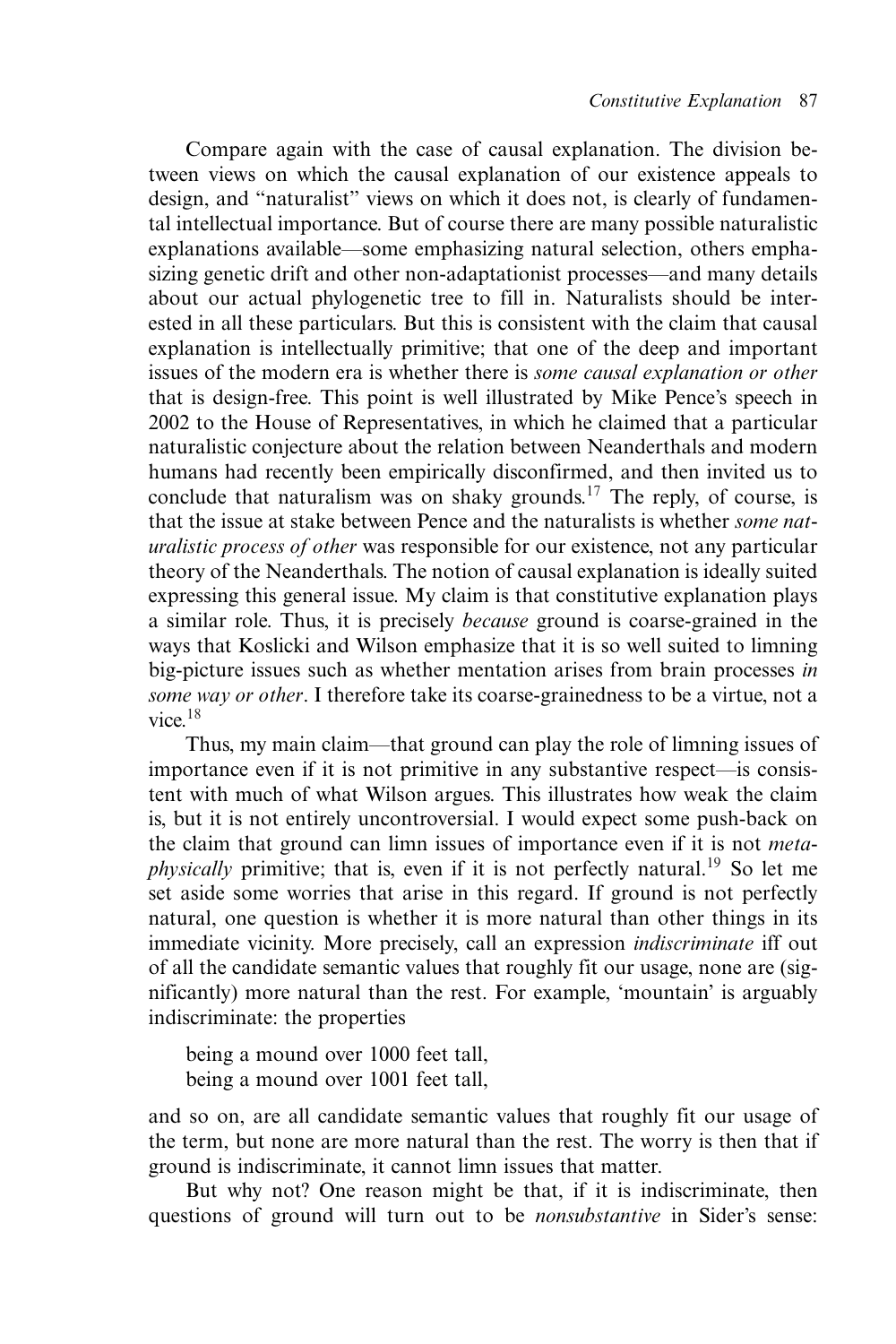each answer comes out true on one of the (equally natural) candidate semantic values. But if this is the worry, it rests on a non-sequitur. True, if an expression is indiscriminate then *some* questions involving it may be nonsubstantive. But it does not follow that *all*, or even *most*, questions involving it are. The question of whether there are mountains in India is clearly substantive, for the answer is 'yes' on all candidate semantic values of 'mountain'.

Still, the objection might be pushed that we have no reason to *care* about questions of causal or constitutive explanation, if the concepts are indiscriminate. Now, put like this the objection again rests on a non-sequitur: 'mountain' is indiscriminate, but it is hard to see why we should not care whether there are mountains in India. But perhaps the objection is best heard as shifting the burden of proof; as a request for some reason to care about questions of casual or constitutive explanation, if the concepts are indiscriminate.

I do not know exactly what the correct answer to this challenge is, but I see no reason to doubt that there is one. To illustrate, here are two candidate answers. Sider (2011, p. 54) defines an indiscriminate concept to be *conventional* iff we introduced it with a certain goal in mind and any of the candidate semantic values would equally serve that goal, so we chose one of them as the semantic value arbitrarily. The concept '1 inch' is his example: we introduced it with the goal of representing distances within a certain small range; any unit length between 1 and 3 inches (say) would have done the trick; we then chose the unit we did arbitrarily. If a concept is conventional, we should care about questions involving it *precisely because* we care about the goal it was introduced to serve. Thus, one answer to the current challenge would be to argue that causal or constitutive explanation is conventional in this sense.

Another possibility is that our concepts of explanation are "projective" in Sider's sense that (i) one (or some small number) of its candidate semantic values V is in fact its semantic value, and (ii) what fixes V as its semantic value are our attitudes or responses to V. As an example, Sider (2011, chapter 4) proposes the following toy account of 'beautiful': it refers to a certain physical property P, and does so not because P is more natural than other properties in the vicinity but because we have positive aesthetic reactions or attitudes to things with P. If this is right, it would be odd to complain that we have no reason to care about beauty. To the contrary, one might argue, we should care about questions of beauty *precisely because* it is a property towards which we have positive attitudes! Thus, another answer to the current challenge would be to argue that causal or constitutive explanation is projective in this sense. On this view, one of the many equally natural candidate semantic values is special because *we* find it particularly elegant, or simple, or aesthetically beautiful in some other respect. Indeed, this view nicely accounts for the fact that explanations have these aesthetic qualities!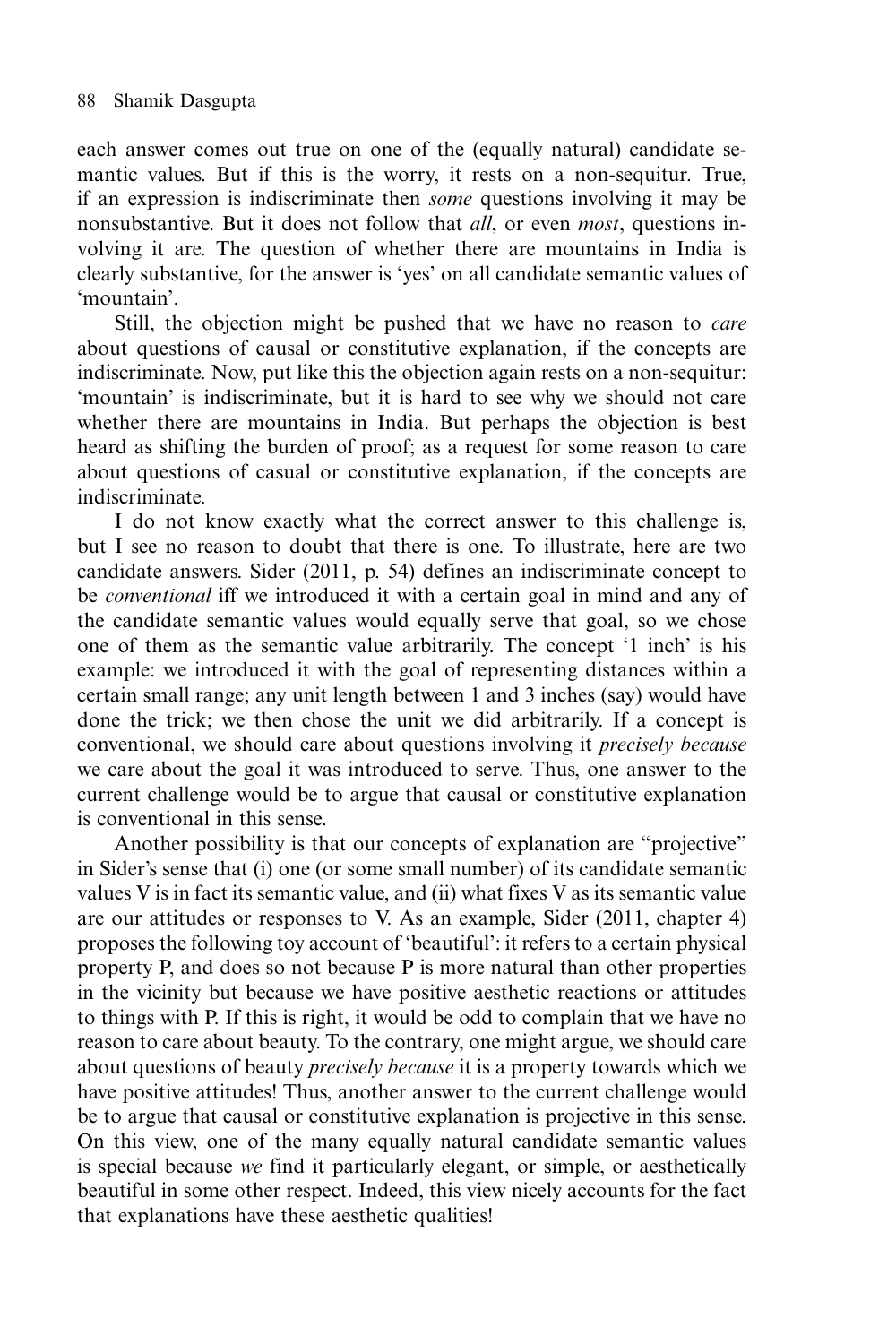We are starting to see just how deflationary a grounding theorist can be. She may insist that ground limns issues of intellectual importance, even while holding the conventionalist or projectivist views of ground just described.

# **4. Realism**

Let me turn now to the third respect in which ground can be deflated. The issue here concerns whether constitutive explanations are objective, or whether they are relative to facts about us such as our interests or concerns; facts that may vary from culture to culture or time to time. As I use the term, a "realist" thinks the former while an "anti-realist" thinks the latter. Thus, the anti-realist picture is that two cultures might offer conflicting constitutive explanations and yet there may be no fact of the matter who is "really correct": each explanation may be correct relative to their respective interests and concerns. Recent discussions of ground tend to tacitly presuppose a realist picture—indeed much of the literature largely overlooks the possibility of anti-realism.20 But I will argue that grounding theorists are not committed to realism.

Since the issue of realism vs anti-realism has received relatively little attention, let me start by explaining it. I said that the realist thinks that grounding claims are objective, but what does this mean? A flat-footed characterization would describe the realist as thinking that the facts about ground have the form

 $(1)$  S because T, U, ...

while the anti-realist thinks they take the form

```
(1^*) S because T, U, ... relative to R.
```
where R is some feature of us such as our interests, concerns, cognitive constitution, etc. But this appeals to "facts" and their "form", and I argued earlier that a grounding theorist may not recognize any substantive notion of fact. A somewhat more sophisticated characterization might follow Chalmers' (2009) characterization of realism and anti-realism about ontology. This approach would describe realism about ground as the view that assertions of the form of (1) have objective truth-values, where a truth-value is objective if it does not depend on a parameter like R. Anti-realism can then be characterized as the negation of realism, and would include views on which the truthvalue of assertions of (1) depend on a choice of interests or concerns, and views on which they do not have truth-values in the first place. This is not wholly satisfactory either, but it will do for our purposes.<sup>21</sup> For concreteness, I will assume that R consists in various conative attitudes such as interests, concerns, and desires.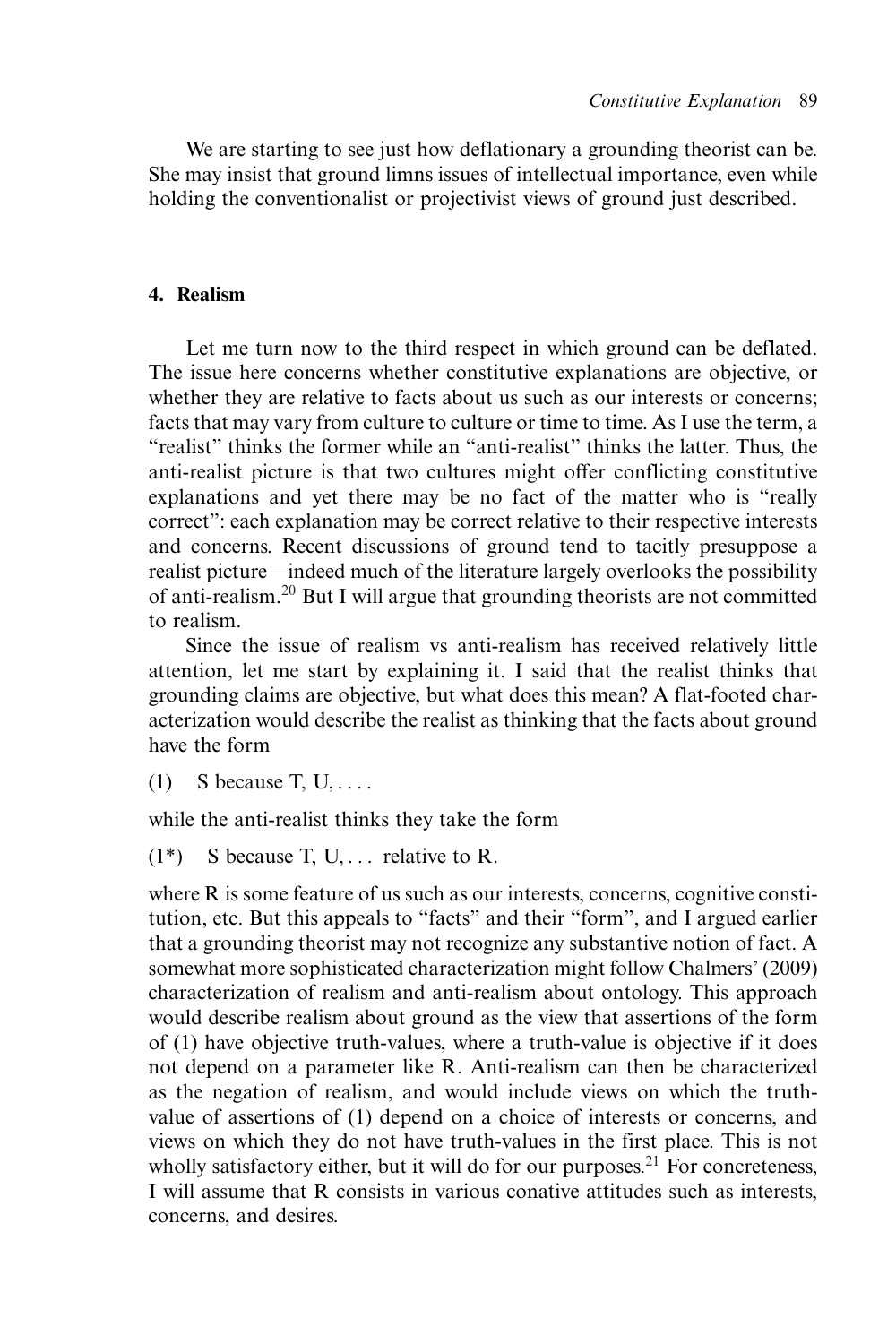### 90 Shamik Dasgupta

So characterized, anti-realism is consistent with a number of semantic views. These include a contextualist view on which the truth-value of an assertion of (1) depends on the attitudes of the *asserter*, and a relativist view on which it depends on the attitudes of the *assessor*. The anti-realist might also say that assertions of (1) have a non-cognitive content, for example an expression of (one's approval of) the relevant conative attitudes. I will not try to decide these issues here. I note only that the projectivist view described in the last section does not count as anti-realist. On the projectivist view, our attitudes and responses help fix the semantic value of the constitutive 'because', but the semantic value thereby fixed may itself be fully objective. By contrast, according to anti-realism our attitudes play a different role: they help determine the truth-value of an assertion of (1), insofar as it has one.

The anti-realist thinks that constitutive explanations are relative to a set of interests, but that leaves open whether all interests are equally rational when it comes to seeking explanations. A "Humean" view would be that any internally consistent set of interests are rational, but the anti-realist might think that there are extra constraints. For example, she might adopt a "constructivist" view on which various rational constraints stem from the nature of human agency, or perhaps from the proper function of a human being. Again, I will not try to decide this issue here.

The anti-realist says that 'because' is interest-relative, but we should not confuse the relativity here with the interest-relativity in the *practice* of giving explanations. It is a familiar point that *what one should say* in answer to a question 'Why P?' depends on what the asker knows, what you know, what the common-knowledge in the conversation is, what purposes and interests the asker has in asking the question, and so on. Thus, even if the DN account of causal explanation is true, it may be that when answering the question "What causally explains why P?" in a particular context, you should only cite a fraction of the full explanation. But this fact about pragmatics has nothing to do with explanation *per se*: it is ubiquitous in any request for information. If I come to your pick-up soccer game and ask what rules you play, it would be some kind of joke to respond "No touching the ball with your hands; no kicking your opponent in the face . . . ". It is true that you play by those rules, but obviously I know this, and you know that I know this. What I want—and what you know I want—is information about the rules that might vary between different pick-up games: whether you play the off-side rule, whether you allow goalies, and so on. As Lewis said, there is no such thing as the pragmatics of explanation *per se*; there is just pragmatics (see Lewis 1987, p. 227).

Let the "pragmatic causal explanation" of why S, in a context C, be what is pragmatically appropriate to say in C in response to the question 'What causally explains why S?'. And let the "full causal explanation" of why S be the complete explanation that the pragmatic explanation presumably draws from.<sup>22</sup> We can draw an analogous distinction between pragmatic and full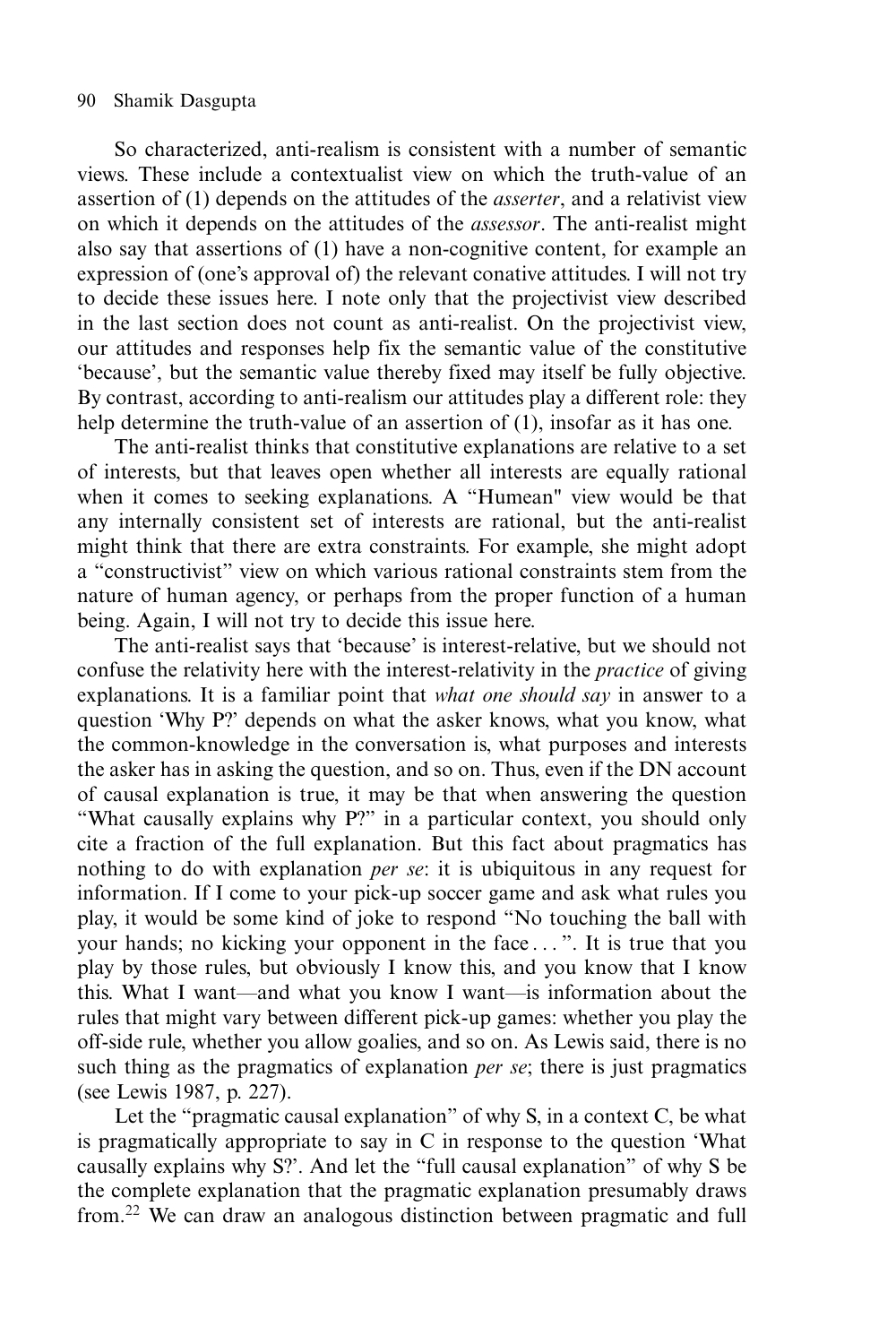explanations in the case of constitutive explanation. When I said at the beginning that by 'ground' I mean constitutive explanation, I meant the notion of *full* constitutive explanation. Thus, the question of realism vs antirealism concerns whether there is an interest-relativity in *full* constitutive explanations, not pragmatic ones.<sup>23</sup>

One might object that if this is what I mean by 'ground' then I am no longer entitled to claim that ground is methodologically primitive; that it is dialectically permissible to use it without first analyzing or define it. I said that ground is methodologically primitive because it is part of natural language, but if natural language typically trades in *pragmatic* explanations then one might object that only the notion of pragmatic explanation, not full explanation, is methodologically primitive. I respond that this is a perverse way to think about methodological primitiveness. Consider the English term 'rule'. In everyday discourse we almost never state the full rules of a game, as illustrated by the pick-up soccer game above. But this does not mean that we cannot be methodological primitivists about the notion of rules in the full sense. It is surely permissible to talk about the full rules of soccer in theorizing (say) about doping in sport, without first attempting to analyze what a rule is. Indeed, this phenomenon of pragmatic interest-relativity is ubiquitous and will occur in describing recipes, directions to parties, and so on. One rarely describes *everything*. But it surely does not follow that the notion of a complete recipe, or a complete set of directions, is not methodologically primitive! We should be methodological primitivists about recipes and rules; *mutatis mutandis* about ground.

This should suffice to give some idea of what anti-realism is. But it is sometimes easier to grasp a view by asking what reasons might count in its favor. So, what kinds of arguments lead to anti-realism? Very briefly, here are three. First, one might appeal to a connection between explanation and naturalness; that the explanation (causal or constitutive) of why P will be stated in terms that pick out natural kinds, or more generally in "structural" terms, as Ted Sider (2011) puts it. One might then argue with Kitcher (2012) that the notion of a natural-kind is interest-relative, and hence that explanation is interest-relative too. Second, one might appeal to a connection between explanation and understanding; that an explanation *just is* that which yields understanding. If one then thinks that whether an agent's mental state is a state of *understanding* depends on her interests, this might induce an interestrelativity in explanation too. Third, one might argue that only the anti-realist can explain why we should care about discovering explanations.<sup>24</sup>

In any case, my main concern here is not whether anti-realism is true, but whether the grounding theorist can accept it. And it seems to me that she can. Consider the case of causal explanation. Suppose one thinks that the notion of causal explanation limns many issues of importance such as the question of human origins. And now suppose we are told that anti-realism about casual explanation is true. This gives the question of our origins some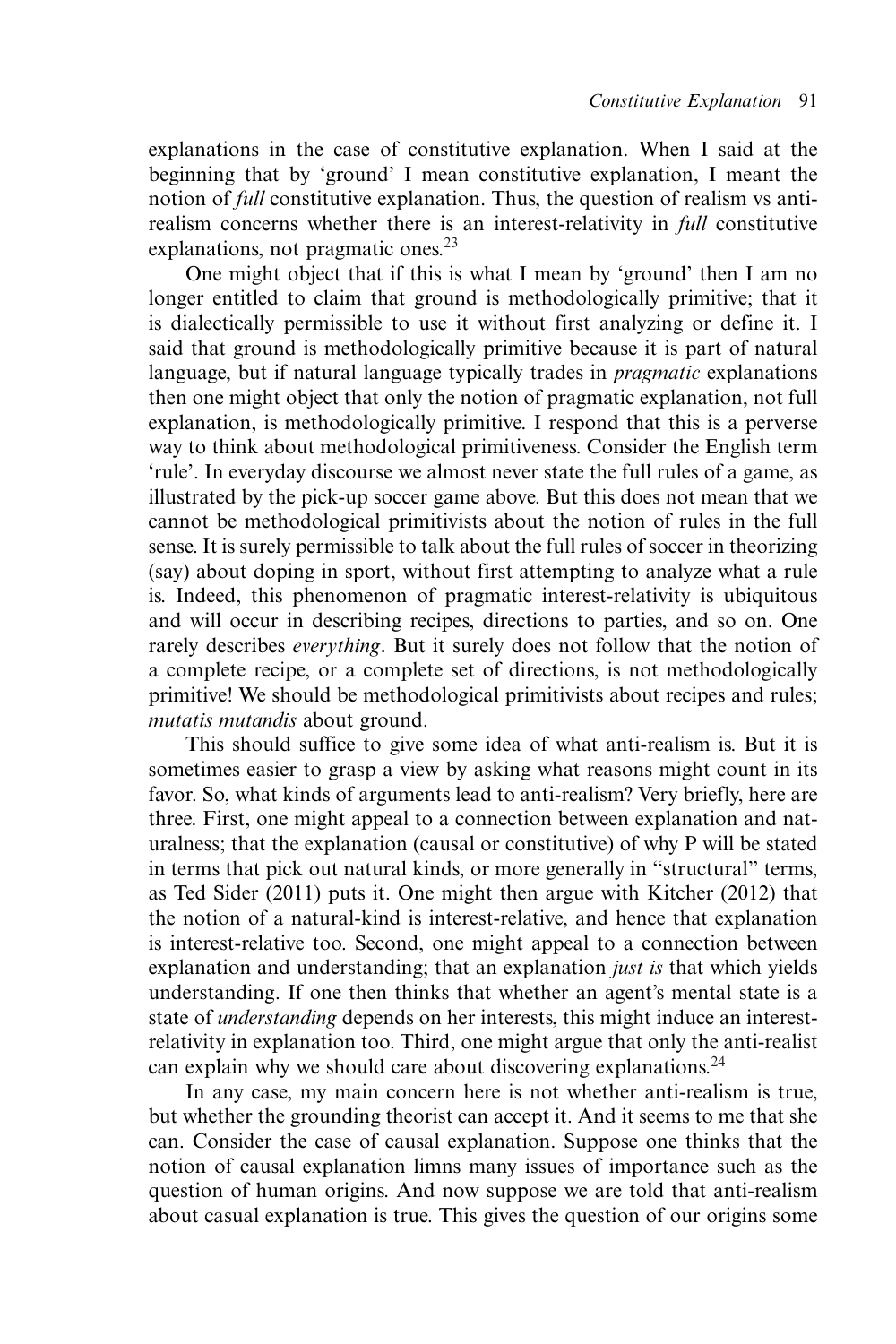perspective: we see it now as a question with "historicity", situated in our "cultural milieu", so that answers may depend on our particular interests and concerns and do not reflect fully objective matters of fact. But does that mean that the question is no longer one that matters? I cannot see how it would. Perhaps the worry is that the interest-relativity would render the question of human origins *trivial* or *easy to settle*. But that is just a mistake: it may be that, given our interests and concerns, whether there is a design-free explanation of our existence (for us) can only be settled by extensive empirical investigation into our evolutionary past. Perhaps the worry is instead that the interest-relativity renders the question of human origins *unimportant*, or *not worth pursuing*, or *arbitrary*, resting as it does on *my* parochial concerns rather than others'. But again, this seems to me a mistake. After all, the question of what one prudentially ought to do obviously depends in part on one's interests, yet is as important as it gets! And there is nothing objectionably "arbitrary" about basing my decisions on my own interests, for whose interests am I to use but my own? Quite the opposite, one might argue: it is precisely *because* the question of what I should do depends on *my* interests that the answer is meaningful *to me*! The same goes for questions of causal explanation, says the anti-realist.

And precisely the same goes for constitutive explanation. Suppose that as grounding theorists we frame the issue of substantivalism as the question of whether geometric relations between bodies are constitutively explained by their positions in substantival space. And suppose we then discover that anti-realism is true, so that the answer depends in part on our interests and concerns. As above, this does not imply that the question is trivial: it may be that, given our interests, the right explanation (for us) of geometric relations between bodies hangs on all kinds of empirically and philosophically sophisticated lines of reasoning such as the bucket argument, symmetry arguments, and so on. Nor is the question rendered unimportant, arbitrary, or meaningless, as the case of prudential questions shows. True, in asking whether there is such a thing as substantival space we must choose some interests, but whose interests are we to use but our own? Indeed as before one might even argue that the fact that the answer depends on *our* interests is precisely what renders the question meaningful *to us*!

Thus, I claim, the grounding theorist is not committed to realism about ground: she can coherently say that ground is interest-relative and still insist that it limns logical space in ways that matter. This is the third respect in which ground can be deflated.

The resulting anti-realist picture of metaphysics is half-way Carnapian. Carnap famously said that metaphysical questions concerning the existence of (say) numbers or merological sums can be understood in two ways. There is the "internal" question of whether they exist *relative to a given linguistic framework*. And then there is the "external" question of whether they *really* exist, independently of a linguistic framework. Carnap's view was that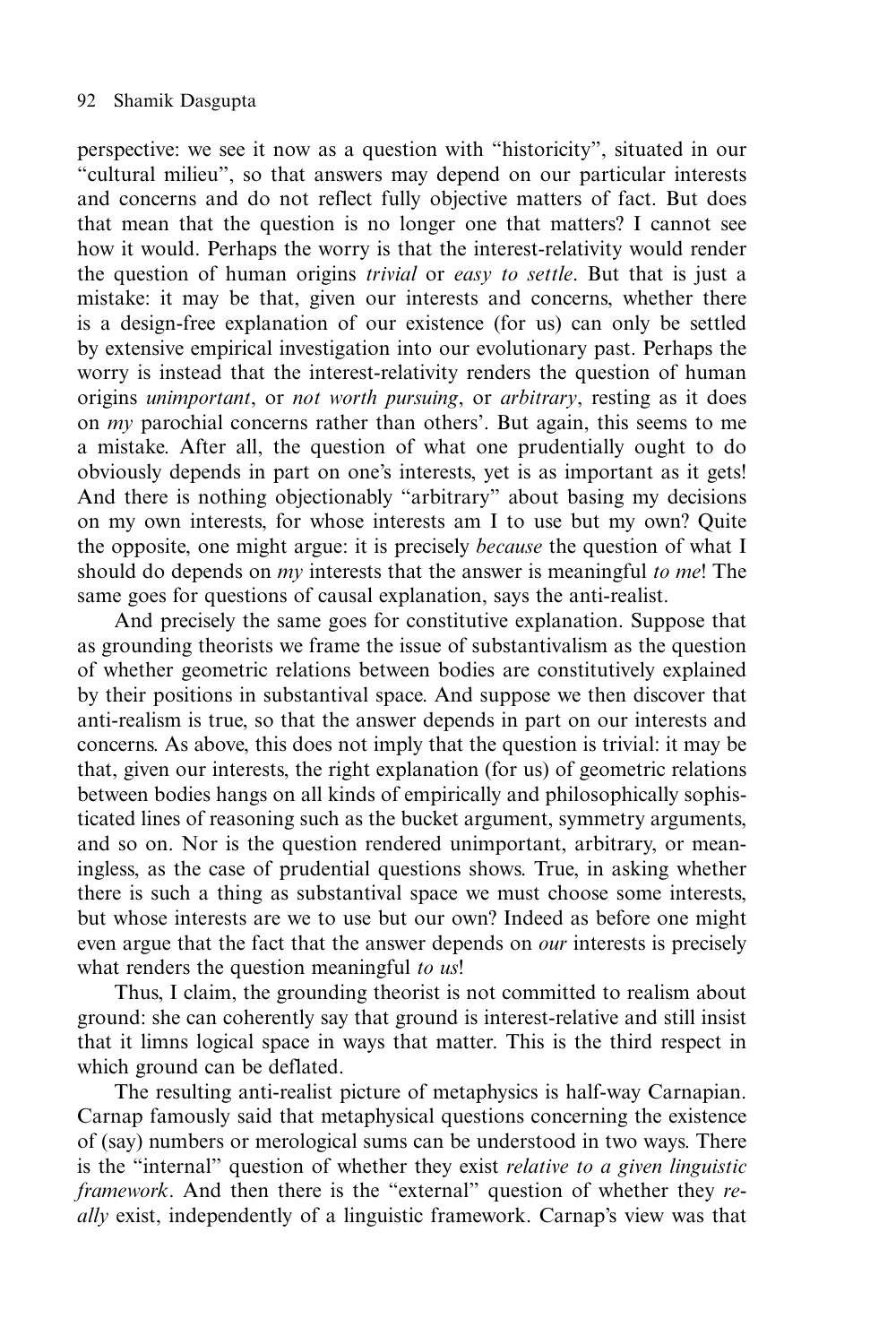internal questions are trivial, since they are settled by the analytic inference rules constitutive of the linguistic framework; and that the external questions are meaningless, since it is only from a linguistic framework that the relevant terms—like 'number'—get their meaning. Hence his skepticism about metaphysics.

The picture we get on the anti-realist conception of ground is similar in two respects. First, anti-realism draws an analogous distinction between internal and external questions. The internal questions now concern what constitutively explains what relative to a set of interests; the external questions concern what "really" constitutively explains what, independently of any interests. Second, anti-realism implies that the external questions are without content.

Still, there is a difference. On Carnap's view the internal questions were trivial, but the same is not true on the anti-realist picture developed above. For as we saw, the "internal" question of whether (say) geometric relations between bodies can be explained, relative to our interests, in their positions in substantival space may be a highly non-trivial, non-analytic matter. The question is not directly about our concepts or ways of representing the world, and cannot always be settled by ordinary apriori reasoning; sophisticated philosophical and empirical reasoning may be required such as the bucket argument, symmetry considerations, and so on. Thus, while the anti-realism view outlined here is Carnapian insofar as the external questions—of what "really" explains what—are meaningless, it does not lead to a Carnapian pessimism about metaphysics. Metaphysics can therefore retain its claim to asking a host of interesting and non-trivial questions.<sup>25,26</sup>

## **Notes**

- 1. To be clear, the conception of ground I initially latched onto was not deflationary in all these respects. It is only recently that I've come to see that it can be deflated more than I had previously thought.
- 2. I distinguished causal from constitutive explanation, but this is not to say that they are entirely unrelated. Sometimes, what constitutively explains why x is a K are facts about x's causal history. This note is a US dollar bill because (in the constitutive sense) it was made and minted by the US Treasury—an intrinsic duplicate made elsewhere would be a forgery.
- 3. Similar remarks apply to Chris Daly (2012), who expresses skepticism about a certain conception of "grounding" but seems to accept the notion of constitutive explanation as I use the term.
- 4. Thus, I am using "causal explanation" in the broad sense to include explanations of natural selection. One might wish to reserve the term for explanations that reflect the kind of causal pushes and pulls that natural selection does not trade in. Still, natural selection explanations articulate processes and pressures that *led to some state of affairs coming to be*; in this sense they are not constitutive explanations.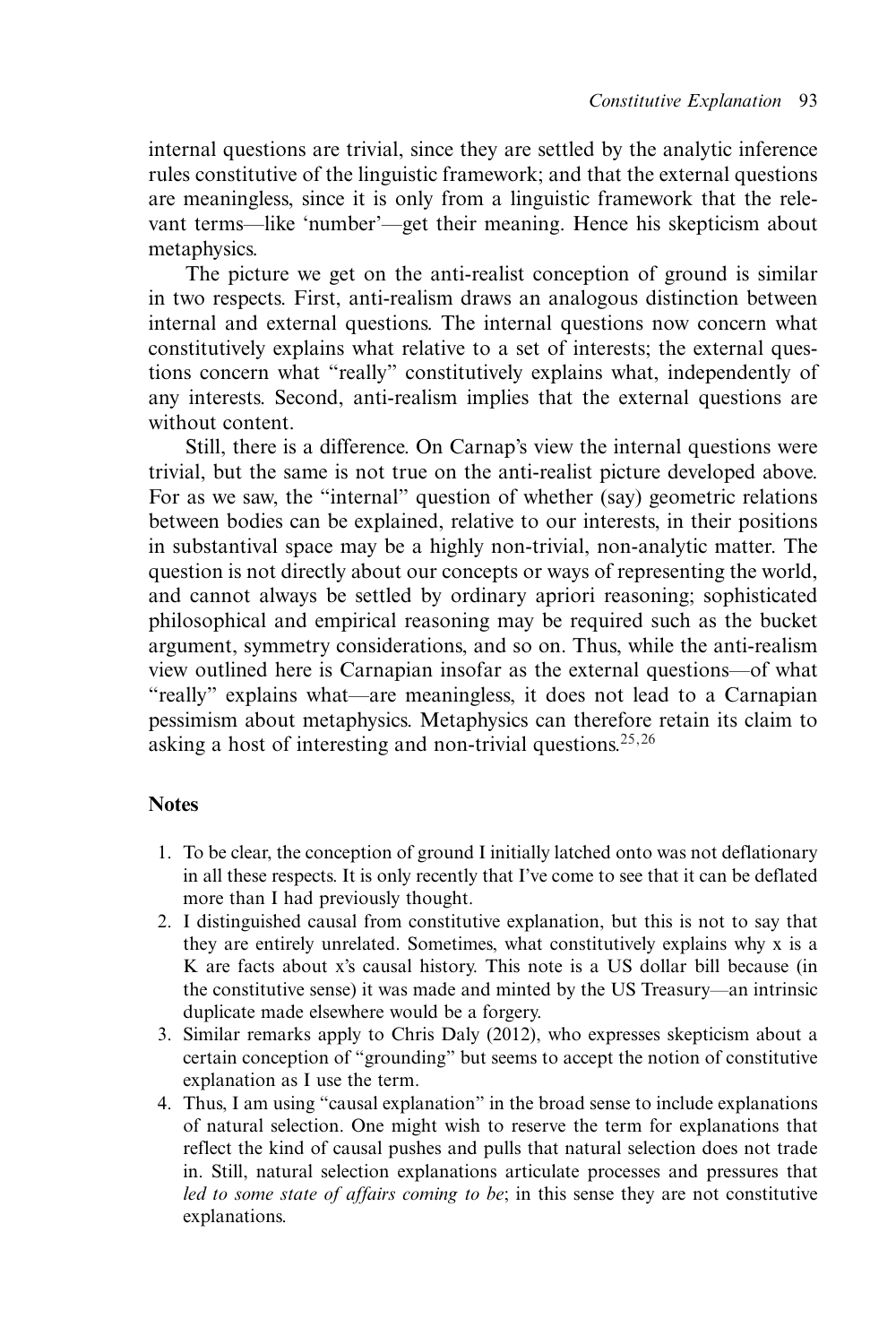## 94 Shamik Dasgupta

- 5. The grounding thesis may be reminiscent of Jenkins' (2013) claim that when metaphysicians use terms like 'dependence', 'fundamentality', and so on, they typically mean something understood in terms of explanation. But while we are both interested in the idea that explanation is important to metaphysics, I am less interested than Jenkins about what metaphysicians mean by terms like 'dependence' and 'fundamentality'. Indeed unlike Jenkins I suspect that they often mean something that's not understood in terms of explanation.
- 6. This, I take it, was Fine's (2001, p. 10) point about questions of *de re* constitution, namely that they resist being framed in terms of linguistic or conceptual analysis.
- 7. Note that the grounding thesis is not an attempt to delineate the boundaries of metaphysics, or philosophy for that matter. Far from it: as emphasized earlier the concept of ground at issue is one of ordinary language, so it would be surprising if it was particular to one and only one intellectual subject. Moreover the grounding thesis just says that *some*, not necessarily all, interesting issues in philosophy and metaphysics are questions of ground; this is of course consistent with there being many other interesting questions too. Thus, the grounding thesis is consistent with Bennett's (2015) claim, with which I wholeheartedly agree, that there is no distinctive methodology of metaphysics, and that metaphysics cannot be characterized as the study of what grounds what.
- 8. Raven (forthcoming) distinguishes between "unionists", who identify ground with metaphysical explanation, from "separatists" who distinguish them. In his terms, I would count as a unionist and Schaffer a separatist. But the distinction seems to me largely verbal, for there may be no substantive disagreement between Schaffer and myself. We both agree that there are constitutive explanations, and for all I have said they may be underwritten by production relations. The only difference would then be a terminological decision of what to call 'ground'.
- 9. For models of ground along these lines, see Rosen (2010), Wilsch (2015), and Dasgupta (2014).
- 10. Schaffer has perhaps done more than anyone to explore the analogue between ground and causation. My point here is not that the analogy is a mistake (though see Koslicki (2016) and Bernstein (2016) for a dissenting view), but that he has drawn the analogy to a very particular model of causation.
- 11. Though see Litland (2015) for arguments against internality.
- 12. For an outline of the program, see Lewis (1987, Introduction).
- 13. Wilson also thinks that a "big-F" notion of Fundamentality is needed, but I ignore that part of her theory for now.
- 14. In particular, consider the following constitutive explanations: that PvQ because Q; that Jones is a bachelor because Jones is unmarried and a man; and that two bodies are 1 meter apart because of their locations in substantival space. In none of these cases is there an obvious relation of identity, parthood, set-membership, functional realization, determinate-to-determinable, or subset-to-set, that could underwrite the explanation. Perhaps Wilson can argue that there is. Or perhaps the list of small-g relations she gave was incomplete. Still, as it stands it is unclear to me whether every constitutive explanation is underwritten by a smallg relation.
- 15. Which is not to say that I necessarily agree; at present I am undecided.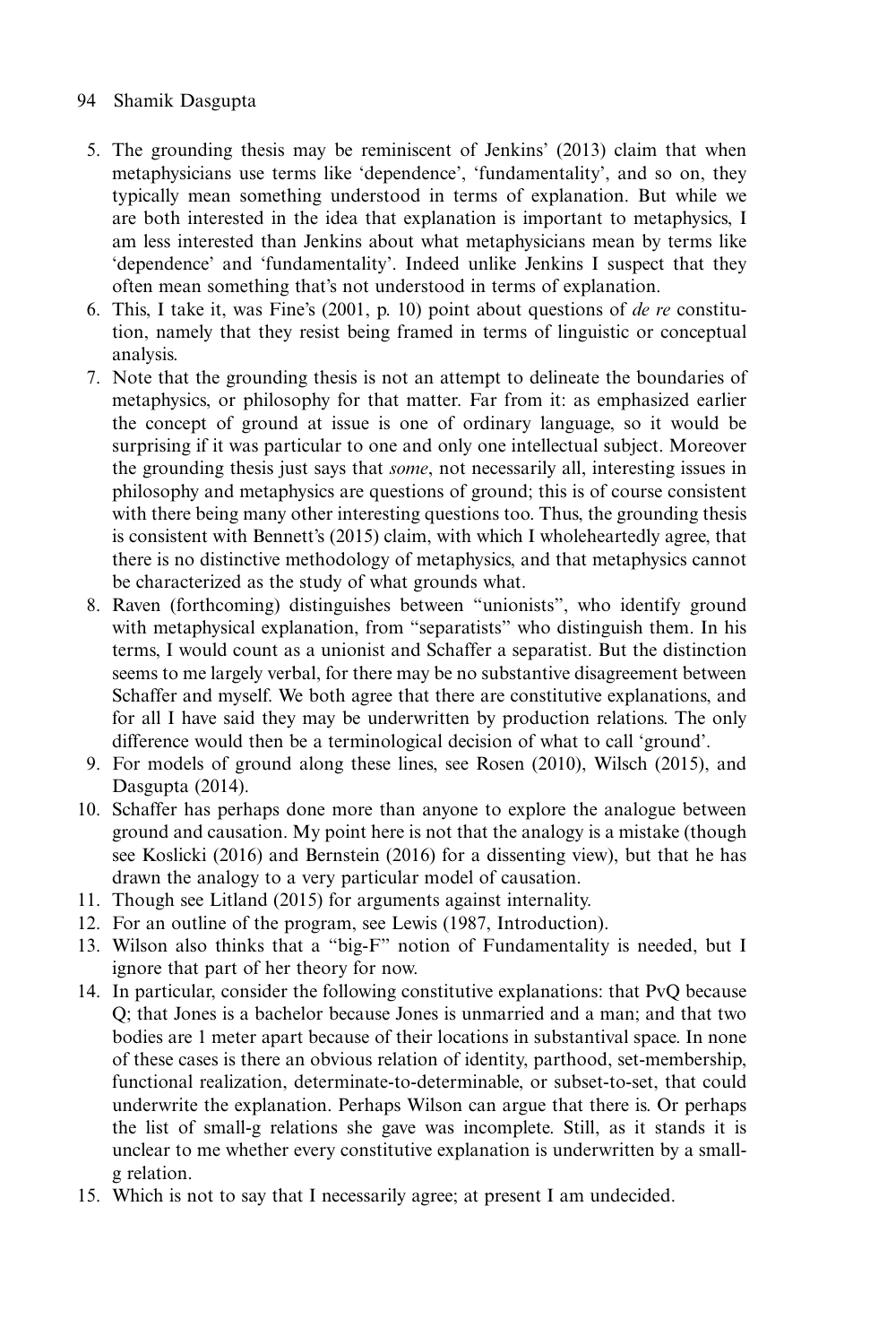- 16. Ted Sider made this point in his Locke Lectures at Oxford University in 2016. In reply, Wilson (2016) accepts the point but observes that it does not follow that constitutive explanation "has a metaphysical correlate" (p. 11). I agree that nothing like this follows—at least not if "metaphysical correlate" means something that is primitive in the senses discussed above. My point is that the grounding thesis does not require a metaphysical correlate like that. Relatedly, Wilson (2016) says on p. 10 that ground cannot be a kind of explanation, since explanation contains epistemic-cum-psychological aspects and is not a "properly metaphysical notion of dependence". My point is that the grounding thesis does not require that it be a properly metaphysical notion with no epistemic or psychological aspects. Again, there may be no disagreement with Wilson here, if she was stipulatively using "ground" to refer to something primitive in some robust sense.
- 17. His speech can be seen at https://www.youtube.com/watch?v=ikax0Y0NJsY.
- 18. Koslicki (2015) argues that there is a dialectical tension here: if notion of supervenience was criticized for being too coarse-grained, why is the coarsegrained notion of ground any better? The reply, I think, is that they are coarsegrained in different respects: supervenience is coarse-grained as to directionality, whereas ground is not. But in any case, the objection to supervenience was not *just* that it was coarse-grained, but also that it was not itself an explanatory notion.
- 19. Thanks to Ted Sider for brining this line of concern to my attention.
- 20. One notable exception is Thompson (manuscript), who explicitly aims to develop an anti-realist approach to metaphysical explanation. Jonathan Shaheen (2017), and Miller and Norton (forthcoming), might also be interpreted as proposing anti-realist views, or at any rate views that could be developed in that direction. Anti-realism is also acknowledged as a possibility in a brief remark by Schaffer (2010) to the effect that his relation of production can "in principle be relativized to one's practical interests or theoretical scheme" (p. 347).
- 21. One issue is that someone might deny that explanations are interest-relative, and so count as a realist in the sense I intend, but nonetheless think that explanations are not strictly speaking "true" or "false" at all but rather "correct" or "incorrect". So perhaps it would be better to characterize realism as the view that assertions of (1) can be evaluated—for truth, or correctness, or whatever the standard of evaluation is—without regard to a set of interests or concerns. But I will not pursue this subtlety here.
- 22. This distinction is along the same lines as Railton's (1978) distinction between the "ideal explanatory text" and the "non-ideal explanation".
- 23. There is a question of the semantics of pragmatic explanations in everyday discourse. Suppose that the full explanation of why S is that T,  $U, \ldots$ , yet suppose that in context C the pragmatic explanation of why S is that T. How should we evaluate an assertion of "S because T" in C? On one view, it is false but pragmatically assertible. On another view, it is true thanks to the fact that, given the full explanation and the context C, "S because T" is the right thing to say. I will not try to settle this issue here. But note that one's view here may influence the way one defines the realism vs anti-realism issue; see footnote 21.
- 24. I develop an argument along roughly these lines in Dasgupta (manuscript).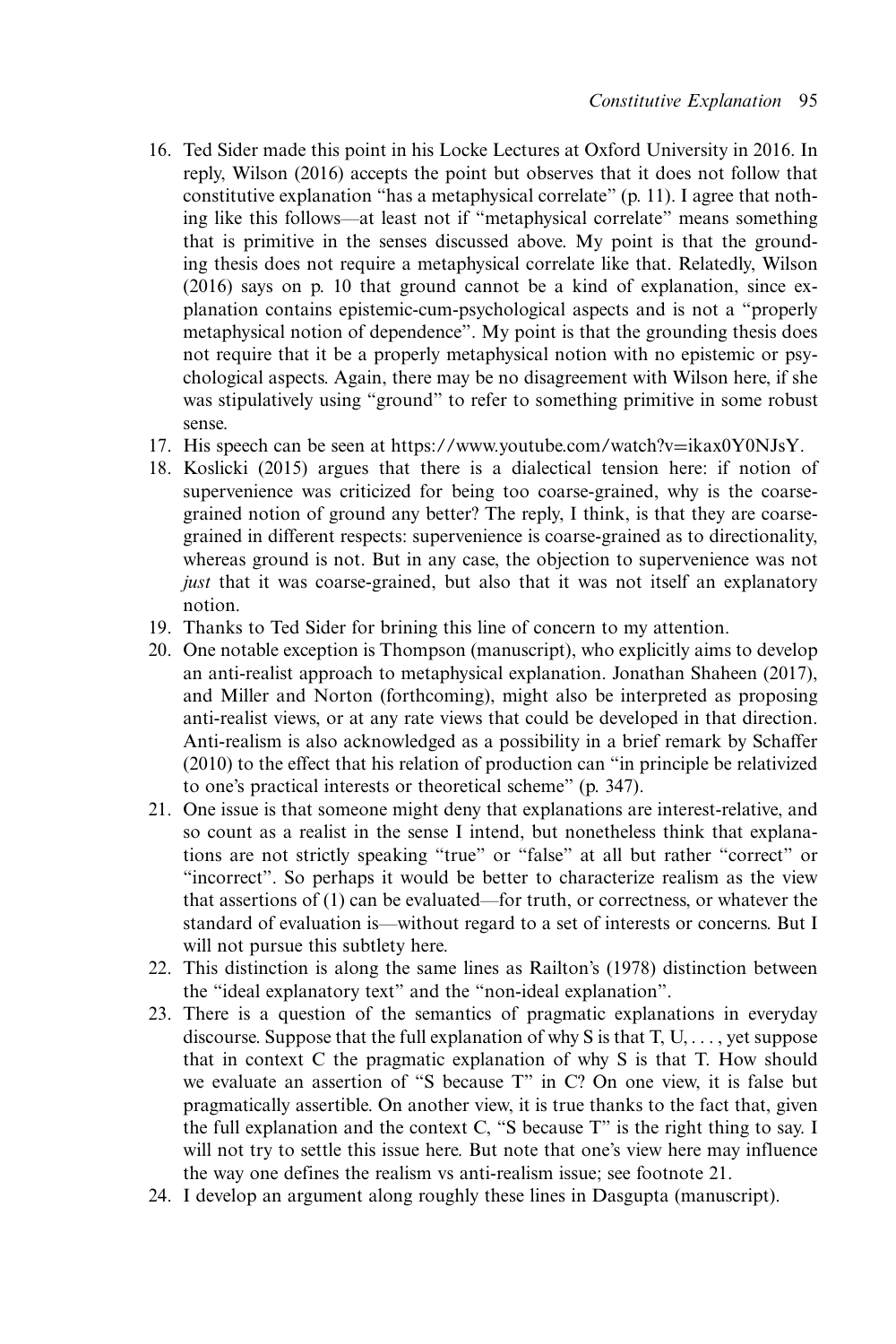#### 96 Shamik Dasgupta

- 25. Kraut (2016) also develops a half-way Carnapian view on which the internal questions are non-trivial in this kind of way.
- 26. Many thanks to David Kovaks for his extremely detailed and illuminating feedback on this material. Thanks also to Sam Elgin and Alberto Tassoni for their helpful and timely comments on an earlier draft. Finally, thanks to participants at the workshop on "Metaphysics after Carnap" at Leeds in June 2016, where I presented this material, for their searching questions.

# **References**

- Bennett, Karen (2015). "There is No Special Problem With Metaphysics". *Philosophical Studies* 173: 21–37.
- Bernstein, Sara (2016). "Grounding is not Causation". *Philosophical Perspectives* 30(1): 21–38.
- Chalmers, David (2009). "Ontological Anti-realism". In *Metametaphysics: New Essays in the Foundations of Ontology*, edited by D. Chalmers, D. Manley, and R. Wasserman, pp. 77–129. Oxford: Oxford University Press.
- Chalmers, David (2012). *Constructing the World*. Oxford: Oxford University Press.
- Daly, Chris (2012). "Skepticism About Grounding". In *Metaphysical Grounding*, edited by F. Correia and B. Schnieder. Cambridge: Cambridge University Press.
- Dasgupta, Shamik (2014). "The Possibility of Physicalism". *The Journal of Philosophy* 111(9): 557–592.
- Dasgupta, Shamik (manuscript). "Realism and the Absence of Value".
- Fine, Kit (2001). "The Question of Realism". *Philosophers' Imprint* 1(1): 1–30.
- Fine, Kit (2012). "Guide to Ground". In *Metaphysical Grounding*, edited by Fabrice Correia and Benjamin Schnieder, pp. 37–80. Cambridge: Cambridge University Press.
- Hofweber, Thomas (2016). *Ontology and the Ambitions of Metaphysics*. Oxford: Oxford University Press.
- Jenkins, Carrie (2013). "Explanation and Fundamentality". In *Varieties of Dependence*, edited by M. Hoeltje, B. Schnieder, and A. Steinberg, pp. 211–42. Munich: Philosophia Verlag.
- Kitcher, Philip (2012). "Pragmatism and Realism". In his *Preludes to Pragmatism: Toward a Reconstruction of Philosophy.* pp. 128–144.
- Koslicki, Kathrin (2015). "The Coarse-Grainedness of Grounding". *Oxford Studies in Metaphysics: Volume* 9: 306–344.
- Koslicki, Kathrin (2016). "Where Grounding and Causation Part Ways: Comments on Schaffer". *Philosophical Studies* 173: 101–112.
- Kovacs, David (2016). "Grounding and the Argument from Explanatoriness". *Philosophical Studies*. https://doi.org/10.1007/s11098-016-0818-9
- Kovacs, David (manuscript). "The Unificationist Theory of Metaphysical Explanation".
- Kraut, Robert (2016). "Three Carnaps on Ontology". In *Ontology after Carnap*, edited by Stephan Blatti and Sandra Lapointe, pp. 31–58. Oxford: Oxford University Press.
- Lewis, David (1983). "New Work for a Theory of Universals". *Australasian Journal of Philosophy* 61: 343–377.
- Lewis, David (1987). "Causal Explanation". pp. 214–240 in his *Philosophical Papers: Volume II.* Oxford: Oxford University Press.
- Lewis, David (1987). *Philosophical Papers: Volume* II. Oxford: Oxford University Press.
- Litland, Jon (2015). "Grounding, Explanation, and the Limit of Internality". *Philosophical Review* 124(4): 481–532.
- McDaniel, Kris (forthcoming). *The Fragmentation of Being*. Oxford: Oxford University Press.
- Miller, Kristie and James Norton (forthcoming). "Grounding, it's (Probably) All in the Head". *Philosophical Studies*.